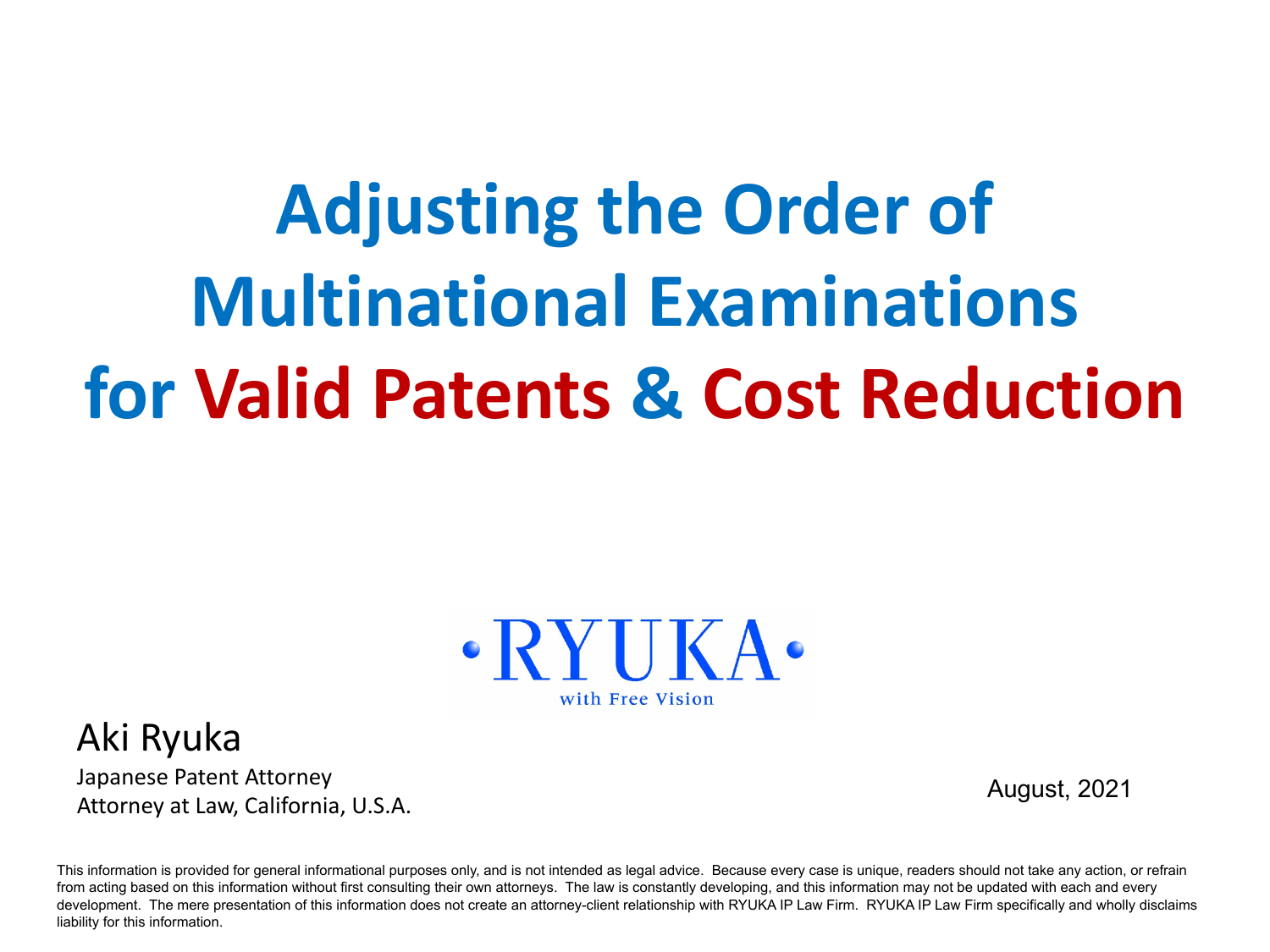## Recently, US patents are often found invalid by IPR.

What is the problem?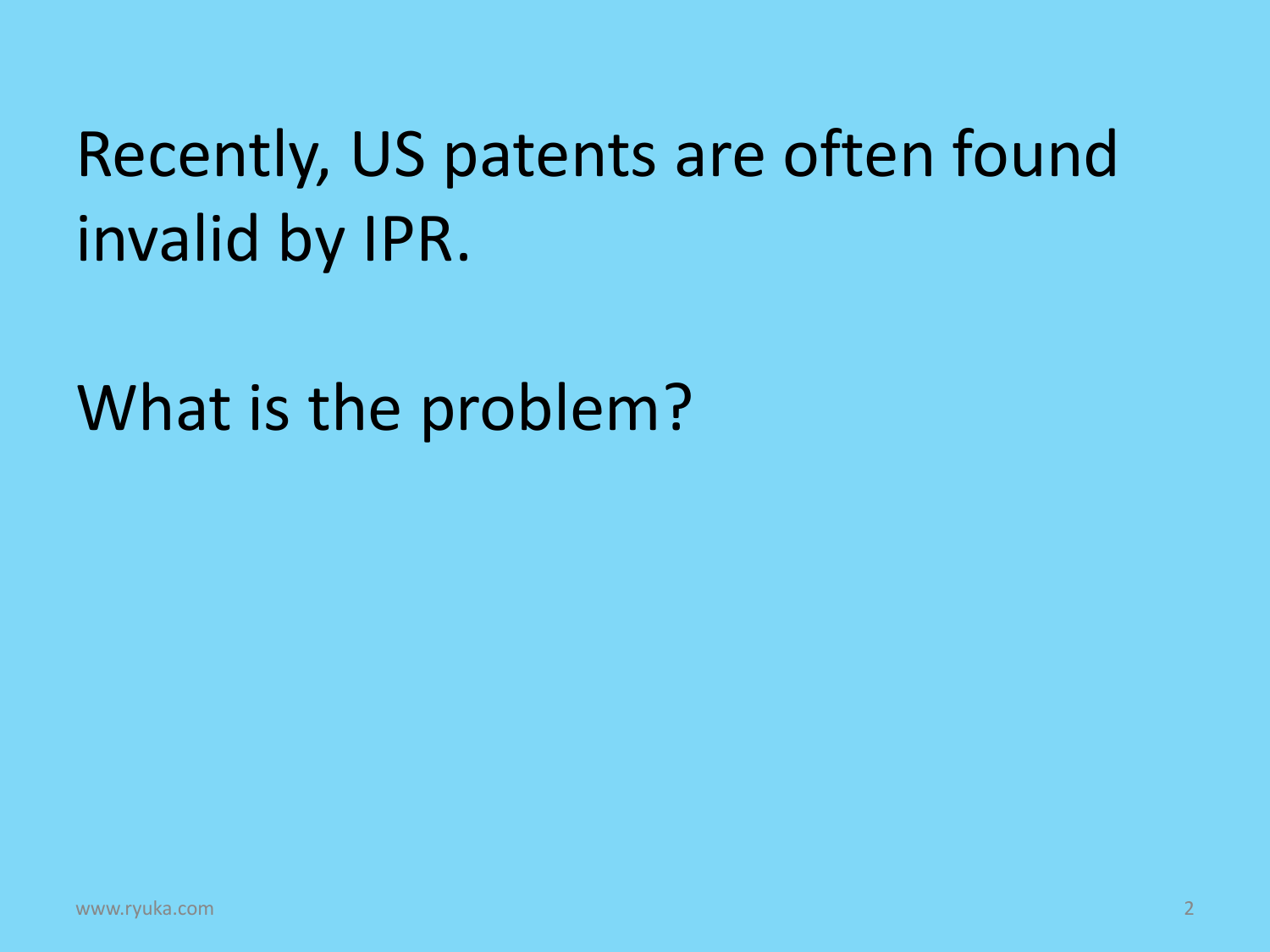# **Problem: Examiners search prior art mainly in one language**

USPTO cannot find **Japanese / Korean** prior art well.

JPO cannot find **Korean / Chinese** prior art well.

After a patent is issued, **new prior art** is often found by other IP5 (EP, JP, CN, KR)

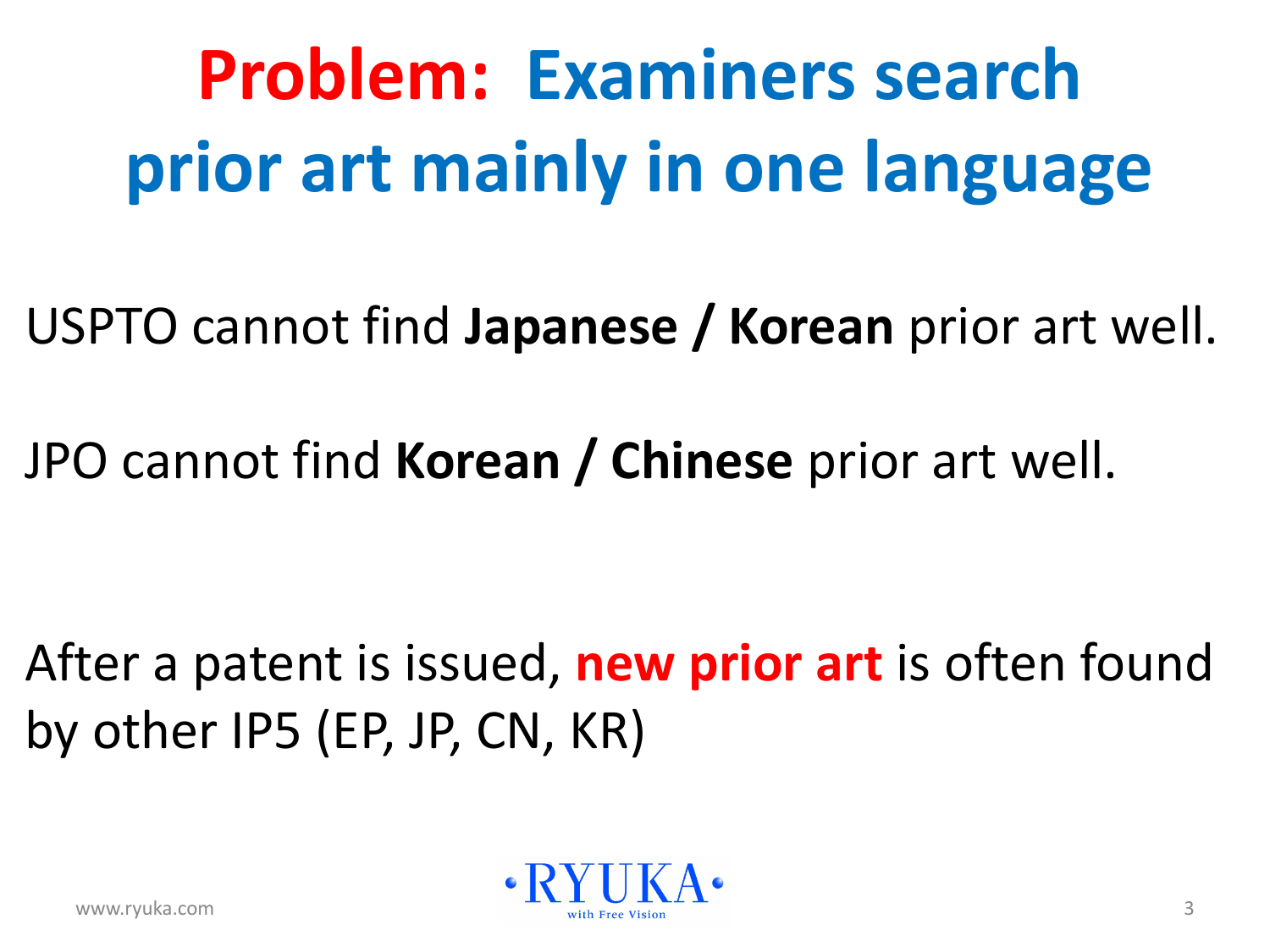# **Later examined patents tend to be valid more (ex. JP v. US)**

If examined in Japan first: JP references are discovered.

 $\rightarrow$  Claims are amended considering JP references.

Then, examined in the US: US references are discovered.  $\rightarrow$  Claims are amended, considering JP & US references → **Valid US patent**

US references were not considered in JP → **Invalid JP patent**

Same in vice versa, if examined in the US first.

**Order of IP5 examinations is important !**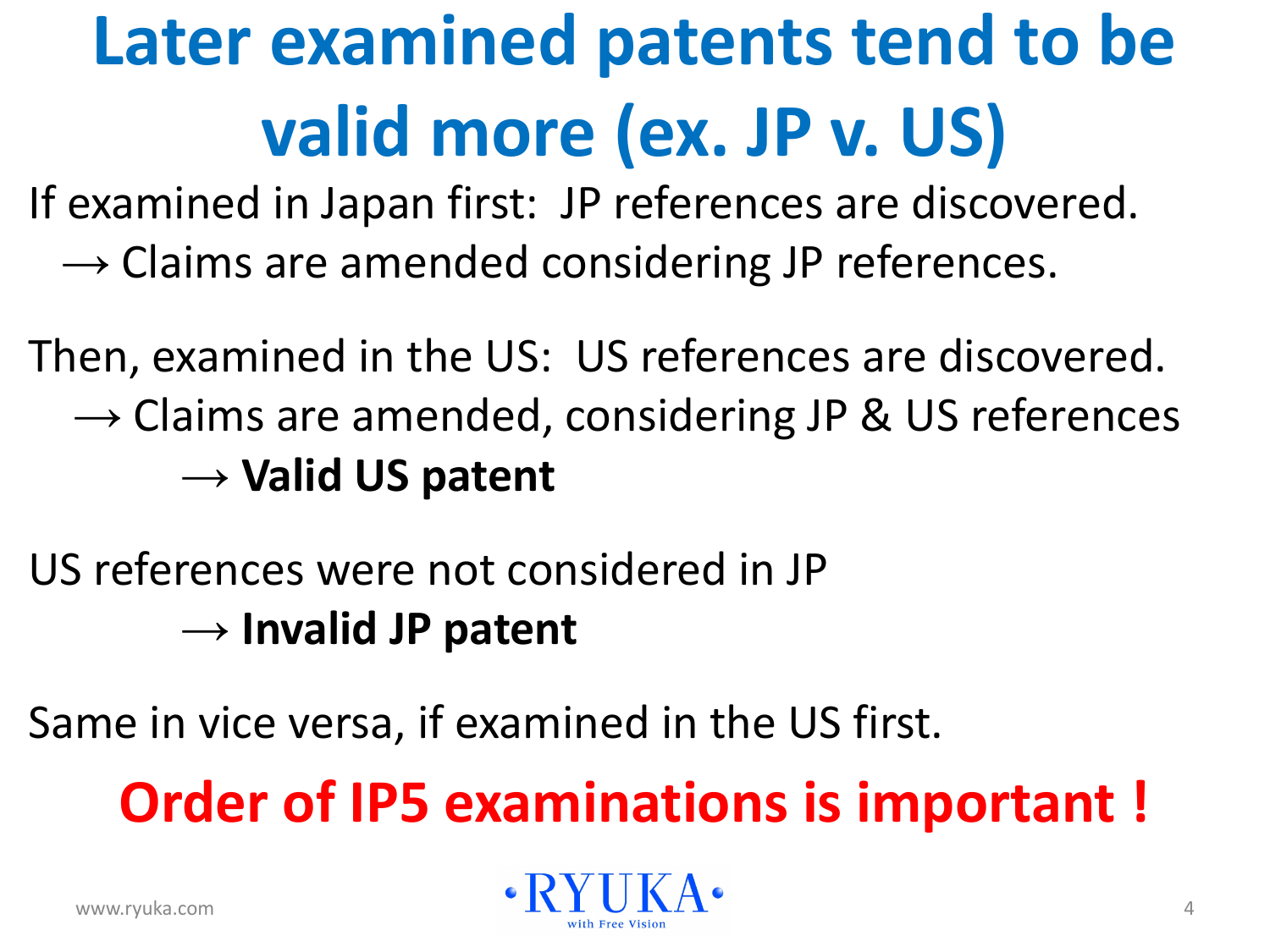# **Then, how to decide the order of the examinations among IP5?**

 Example: Valid JP Patent (JP exam. at the end) or Valid US Patent (US exam. at the end)?

We need to consider:

- **importance** of the validity in each country
- importance of **pendency**
- whether leaving a **continuation/divisional**
- flexibilities for **amending issued patents**

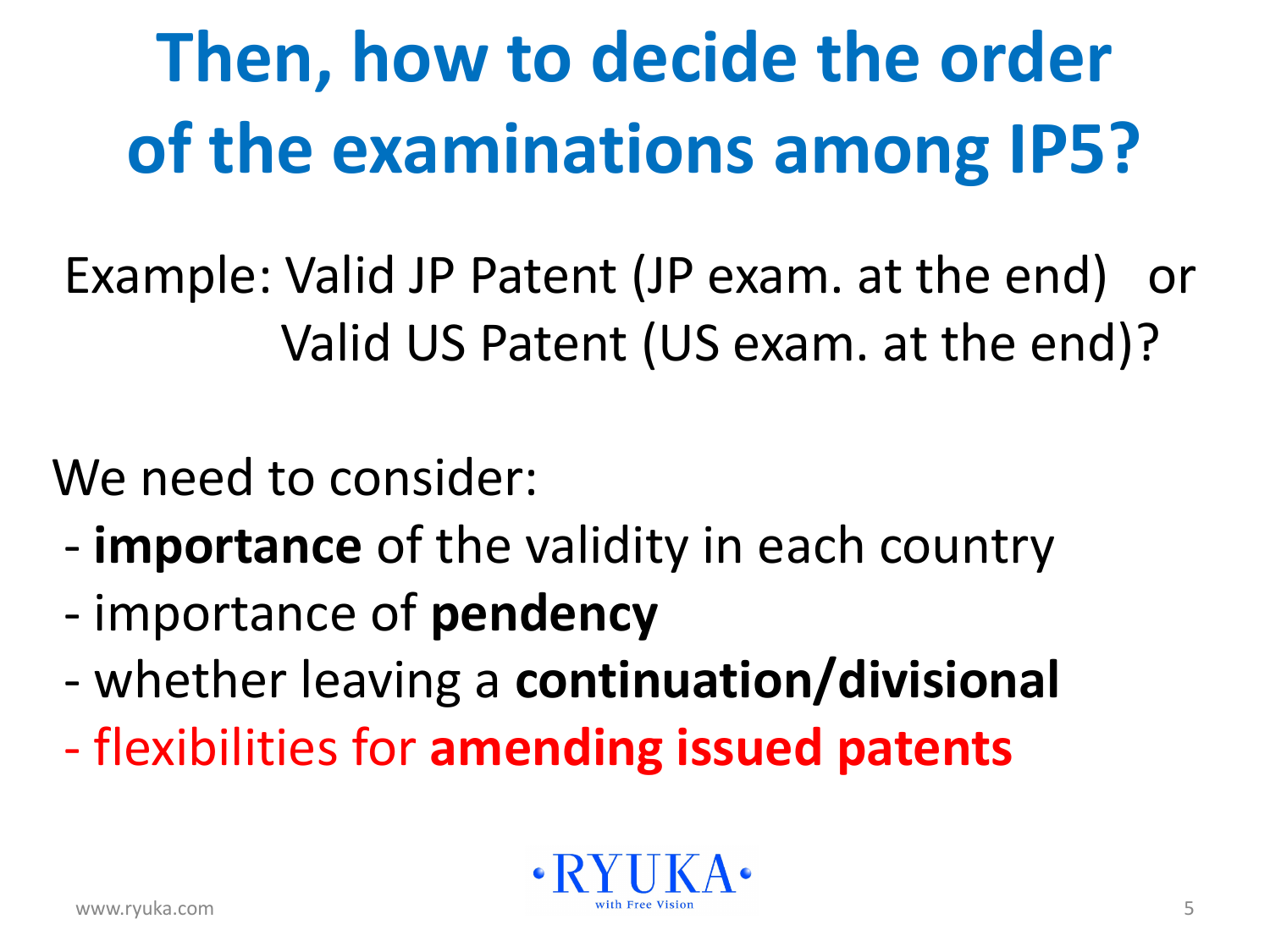# **Patented claims can be easily limited at the JPO and EPO**

|                                | <b>PTO</b><br><b>Procedures</b> | <b>Claim Limitations</b>                                                     | <b>Period</b>   | <b>Attorney &amp; Office</b><br>Fees (US\$)                               | <b>Damages go</b><br>back to:              |
|--------------------------------|---------------------------------|------------------------------------------------------------------------------|-----------------|---------------------------------------------------------------------------|--------------------------------------------|
| JP                             | Correction<br><b>Trial</b>      | More liberal than<br>after final OA                                          | 3 mos.          | $*_{1}$<br>1K to 3K<br>+ office fee: 1.5K                                 | Original                                   |
| E<br>P                         | Central<br>Limitation           | Same as<br>examination                                                       | 6 to 9<br>mos.  | $*2$<br>2K to 5K<br>+ office fee: 1.44K                                   | <b>Issue Date</b>                          |
| K<br>R                         | Correction<br>Trial             | Limitation by features from<br>spec. is often denied<br><b>:</b> new objects | 6 to 12<br>mos. | 1K to 2K<br>+ office fee: 0.5K                                            | Original<br><b>Issue Date</b>              |
| $\mathsf{C}$<br>N <sub>1</sub> | In nullity<br>action            | Only by element(s) taken<br>from other claim                                 |                 |                                                                           |                                            |
| $\bigcup$<br>$\mathsf{S}$      | Ex Parte<br>Re-Exam.            | Same as<br>examination                                                       | $1$ year +      | <b>20K to 80K</b><br>+ office: 12.6K (6.3K)<br>if streamlined)<br>$*_{1}$ | <b>Reissue &amp;</b><br><b>Notice Date</b> |

 $*1$  Assumed: large entity, 20 claims and 1 US\$ = JPY 109 (as of Aug, 2021)

\*2 Including claim translations and official publication fees

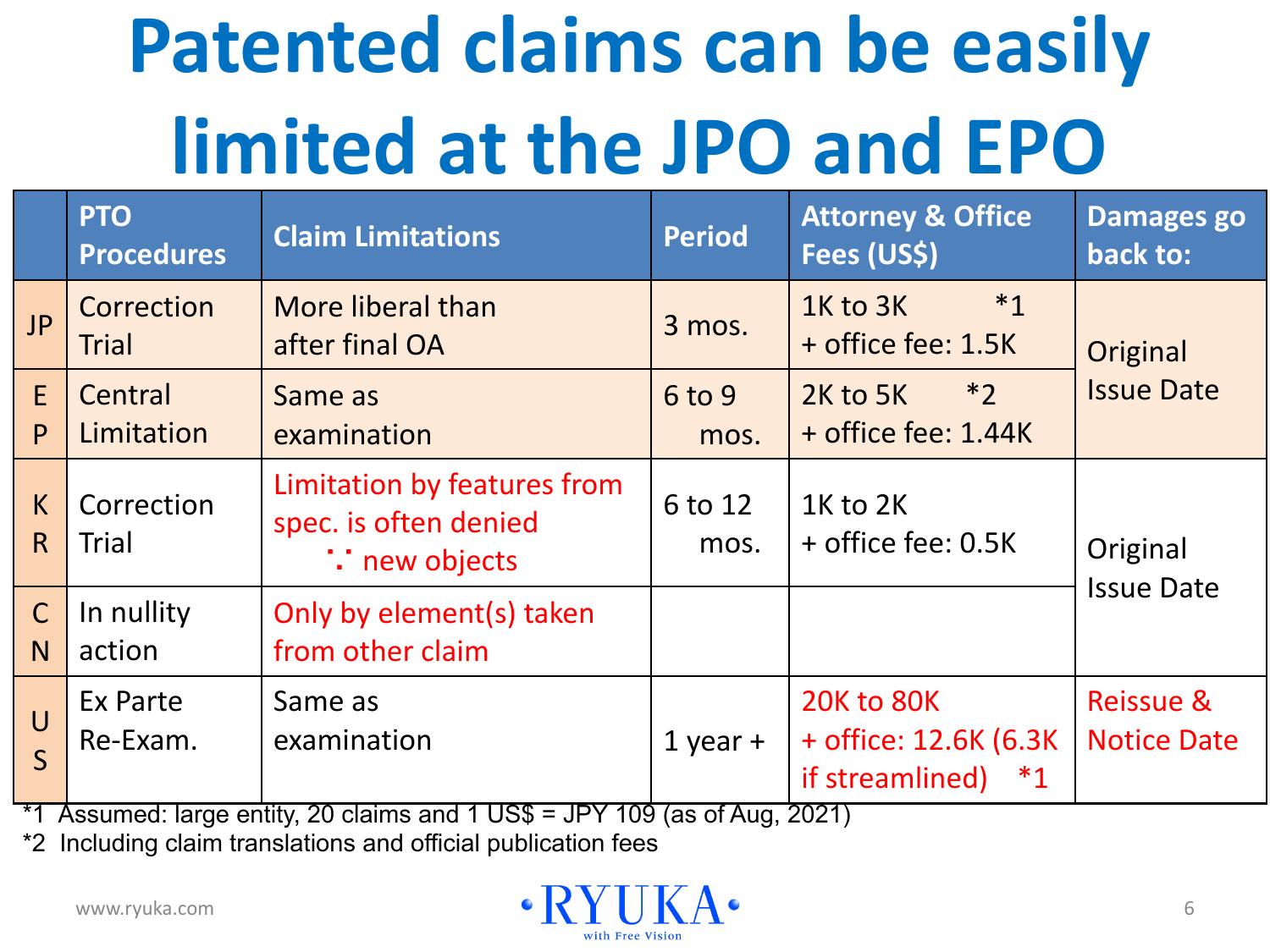# **Accelerations of Examinations are easy in JP and EP, even without PPH**

|           | <b>Typical Attorney</b><br>Fees (US\$) | <b>Office Fees</b><br>(US <sub>5</sub> ) | Typical Periods<br>to the First OA |
|-----------|----------------------------------------|------------------------------------------|------------------------------------|
| JP        | 400, if prior art<br>is available      |                                          | 3-4 months                         |
| <b>FP</b> | 200 (PACE)<br>(10-15% applications)    |                                          | 3 months                           |

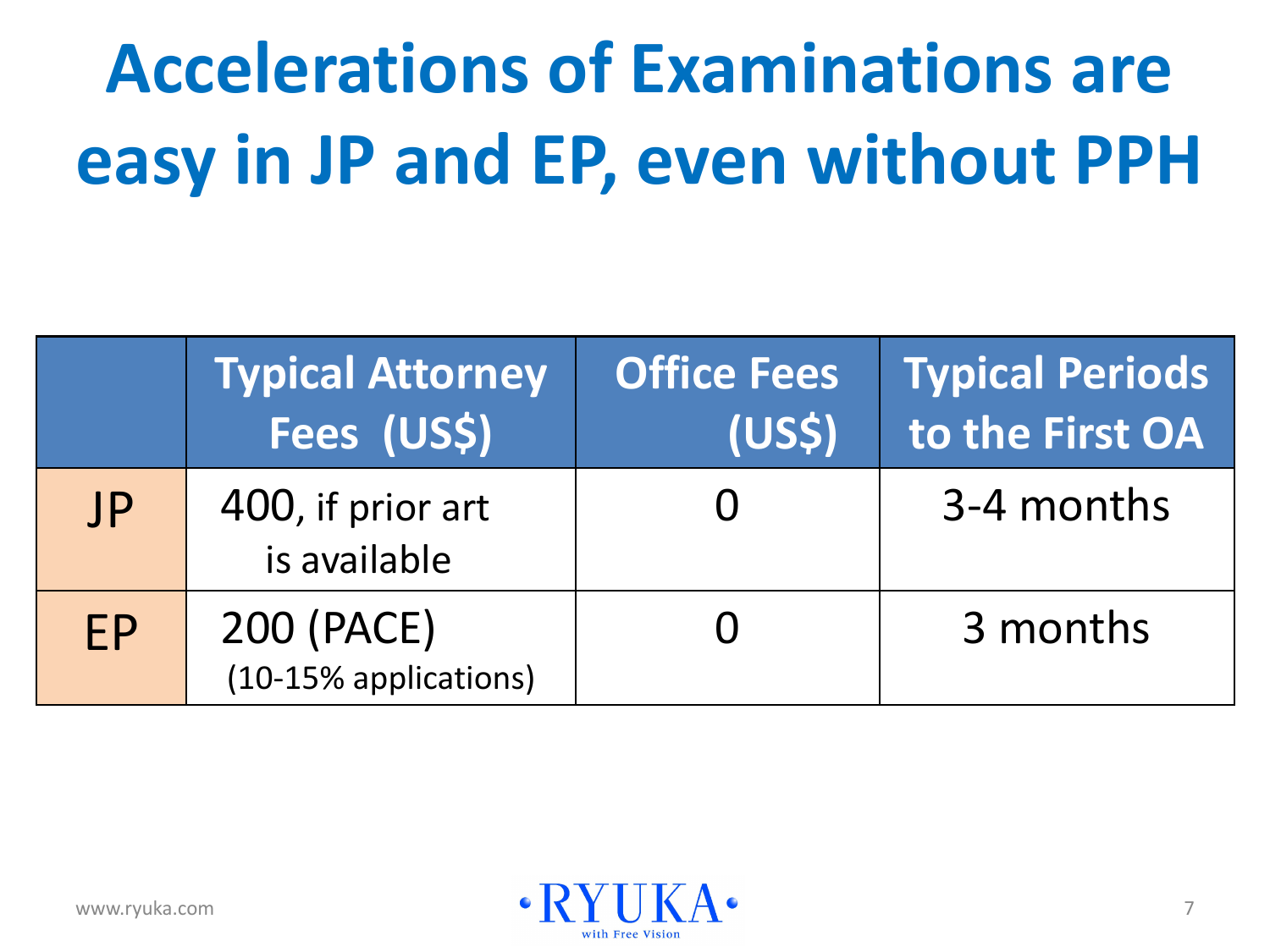## **Accelerating JP and EP examinations**

↓ Possibly invalid, but broad JP and EP patents ↓ Wider bases for limitation ↓ Limit JP and EP patents after knowing infringing products (although cannot shift scope)

↓ Valid patents in other countries

:

which order? what about US?

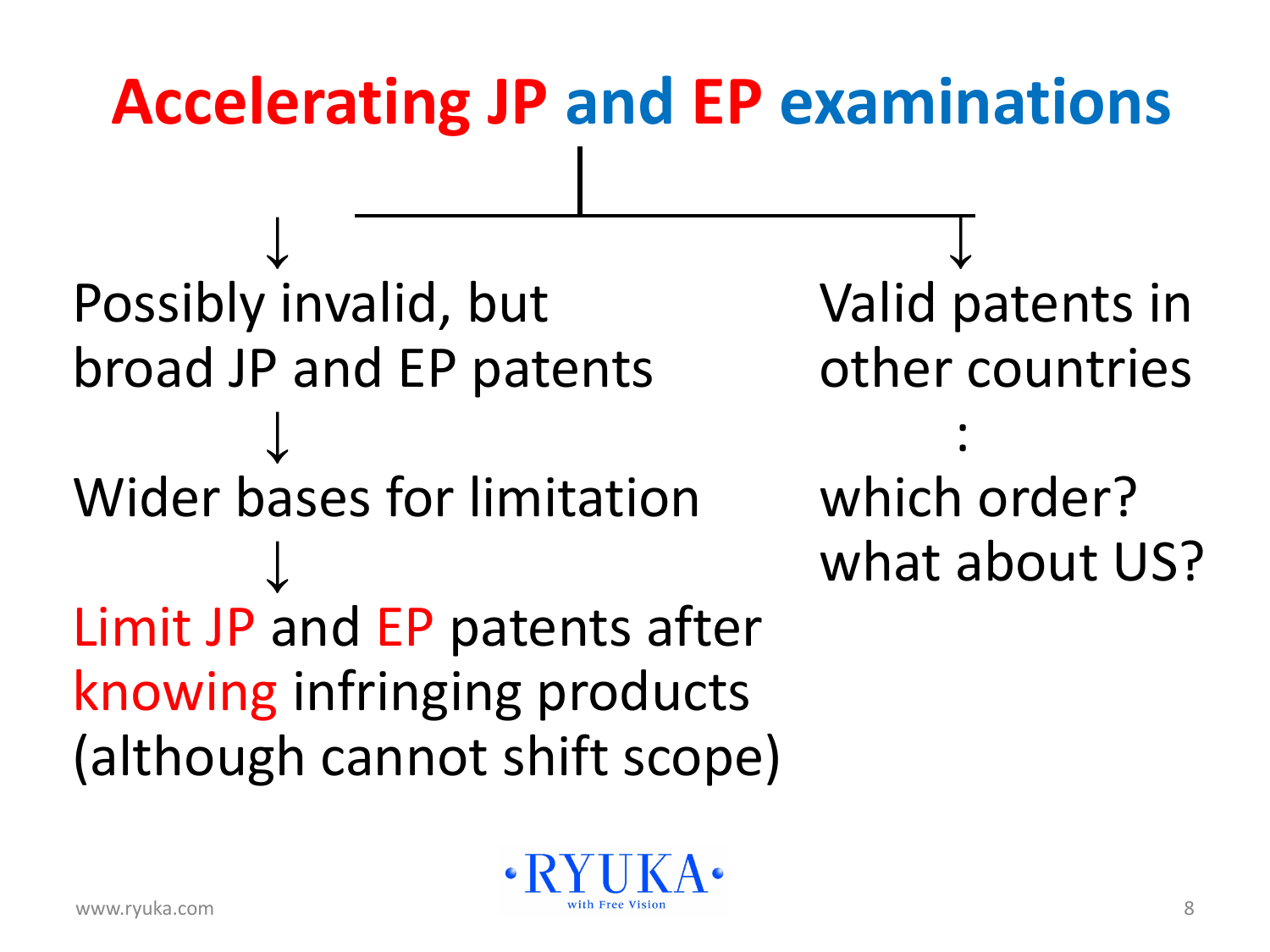## **Under the AIA/IPR, US applications should be examined later**

|                                | <b>Pre AIA: Re-Examination</b>     | <b>AIA: IPR</b>                    |  |
|--------------------------------|------------------------------------|------------------------------------|--|
| Period                         | Long                               | Quick                              |  |
|                                | $\Rightarrow$ Courts did not wait  | $\Rightarrow$ Courts wait          |  |
|                                | Courts: Higher                     | <b>IPR: Lower</b>                  |  |
| <b>Standard for Invalidity</b> | $\Rightarrow$ Assumed patent valid | $\Rightarrow$ All claims have been |  |
|                                | and infringement was               | invalidated in over 1/3            |  |
|                                | affirmed                           | of IPR cases.*                     |  |
|                                | <b>Broad patents:</b>              | Valid patents:                     |  |
| Valuable patents               | Later found citations              | Later found citations              |  |
|                                | were less important                | are crucial                        |  |
| <b>US examinations</b>         | Prior to other                     |                                    |  |
| should be                      | examinations                       | After other examinations           |  |

Sep. 16, 2012 - Sep. 30, 2018

Including those dismissed, denied, decided, and adverse judgement was requested https://www.uspto.gov/sites/default/files/documents/trial\_statistics\_20180930a.pdf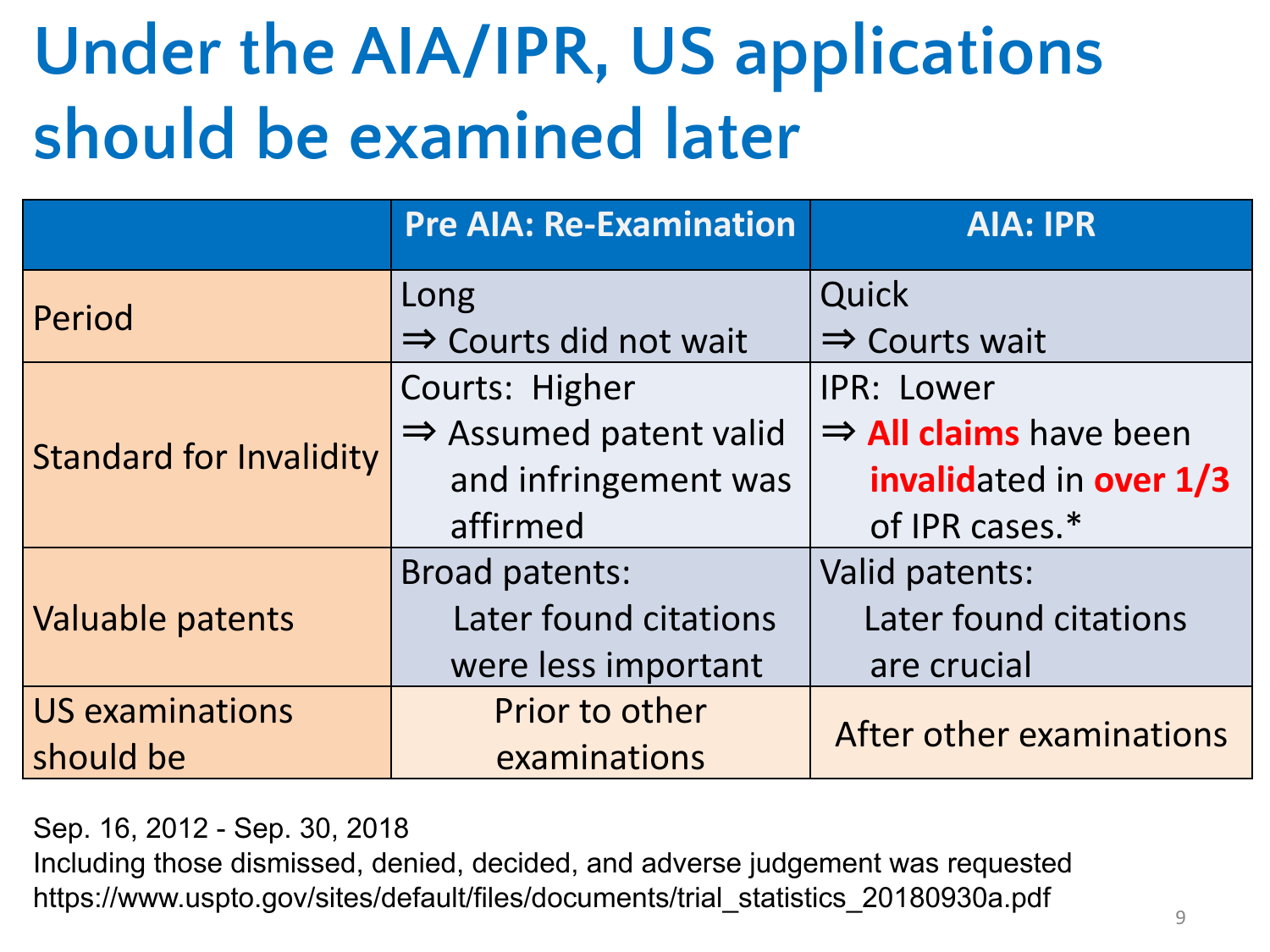## **Having US or US continuation application examined at the end**

 **JP & EP** Accelerate the examination - Broad patents for future limitation | - Allowance enables PPH

 **CN & KR** Claims are amended/added, then examined. | - References are discovered

**↓**

 **US or** Claims are amended/added, then examined **US continuation** after all references are considered - Valid USP



**↓**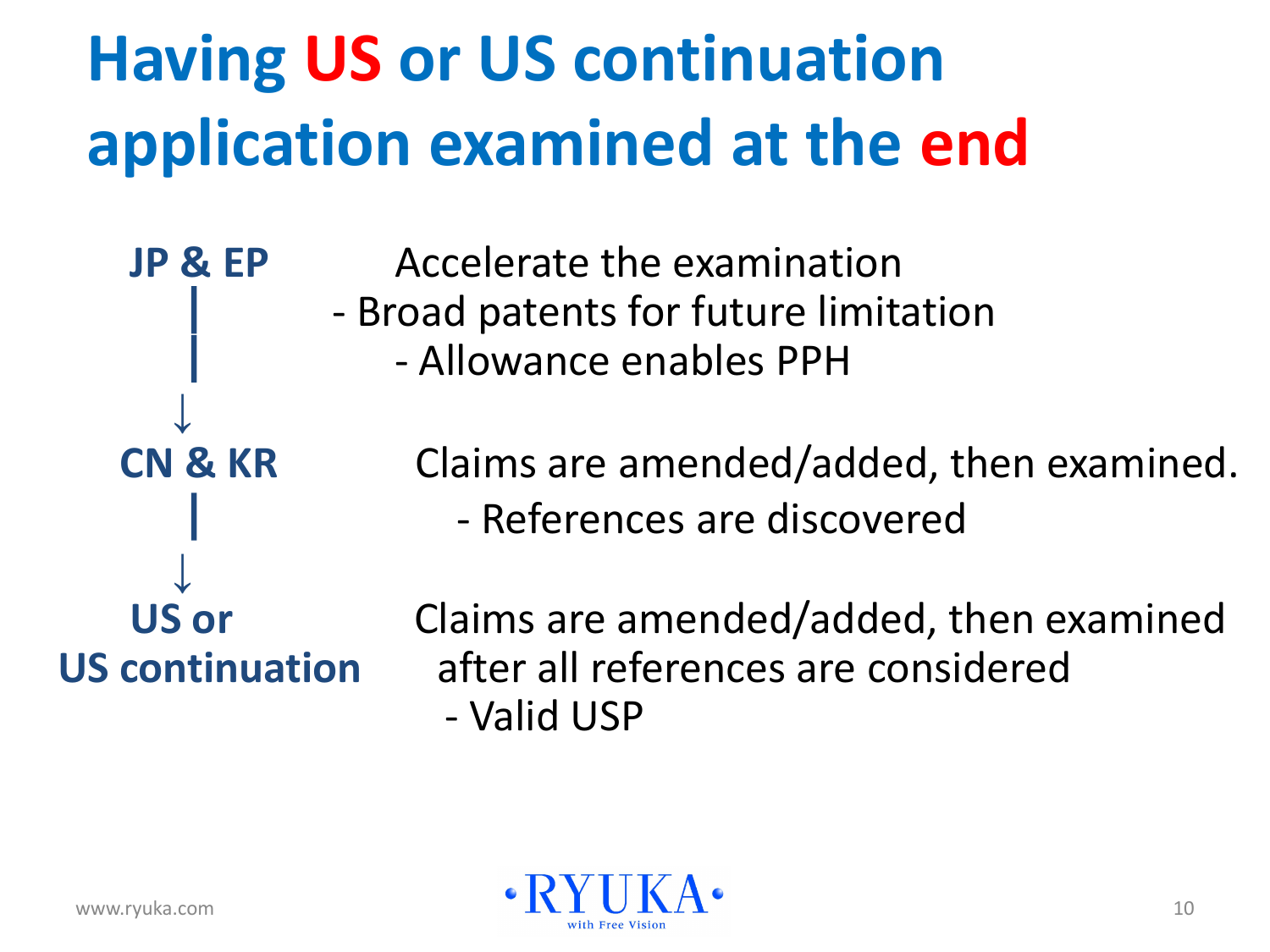#### **How to be examined: JP,EP →CN,KR →US, if filed at the same time**

| JP | Accelerate examination: Allowance/Decision: 9 mos. |
|----|----------------------------------------------------|
|    | <b>EP</b>   Waive Rule 162 and Request PACE        |
| J. |                                                    |
| CN | Request normal exam, Allowance/Decision: 22 mos.   |
| KR | Request normal exam, Allowance/Decision: 10 mos.   |

#### ⇓

US | Respond to the US 1st OA, **1st OA: 13.5 mos.** (average)

Time periods are averages in 2019.

Table 4.3 on pp 68, [2019+IP5+Statistics+Report\\_chapter4\\_activities\\_rev2.pdf \(fiveipoffices.org\)](https://www.fiveipoffices.org/wcm/connect/fiveipoffices/844f5362-8589-46f6-a538-3a4ba1bd2f88/2019+IP5+Statistics+Report_chapter4_activities_rev2.pdf?MOD=AJPERES&CVID=)

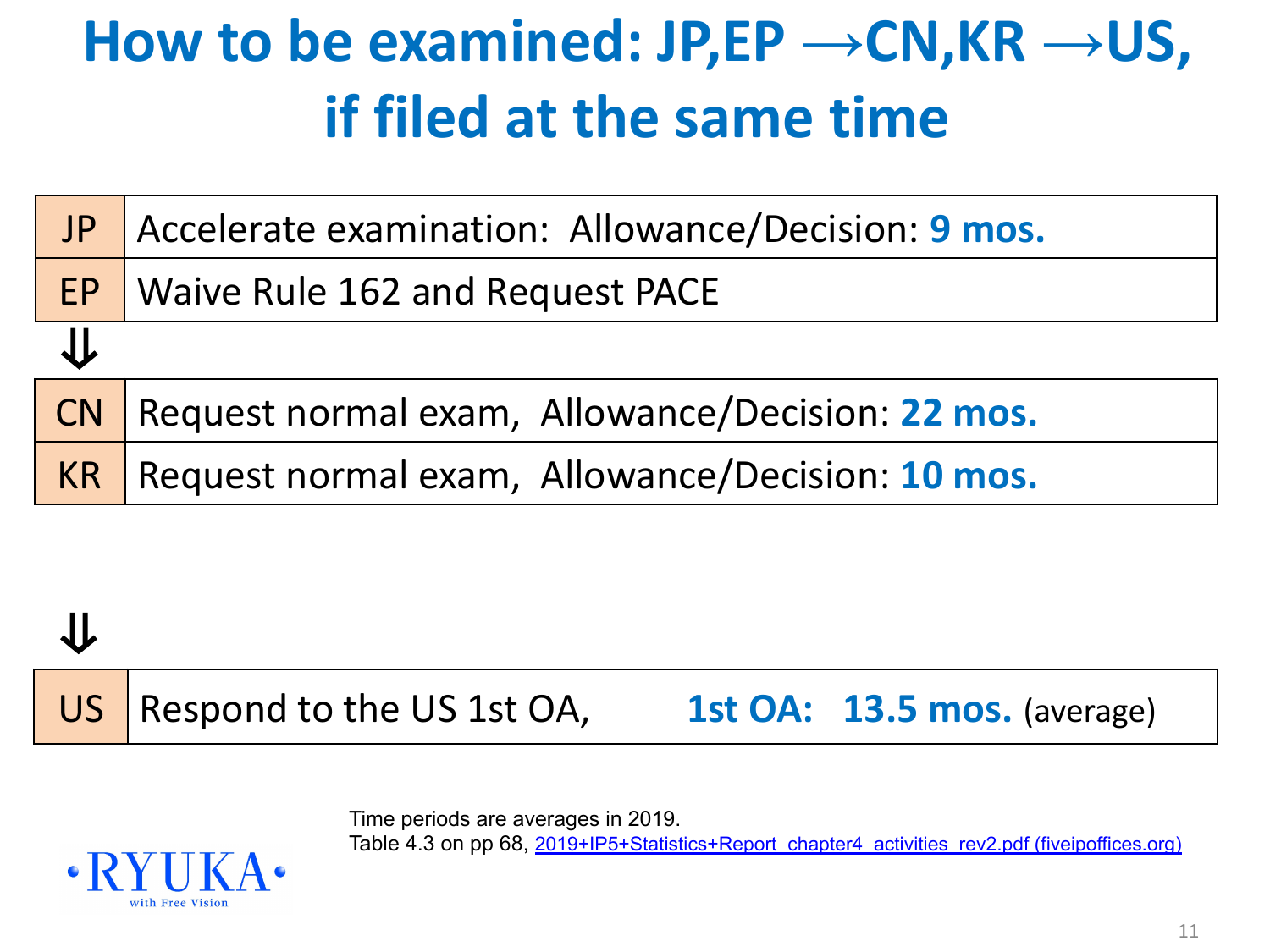#### When filing via PCT, then?

## Utilizing: International Search, and Early entries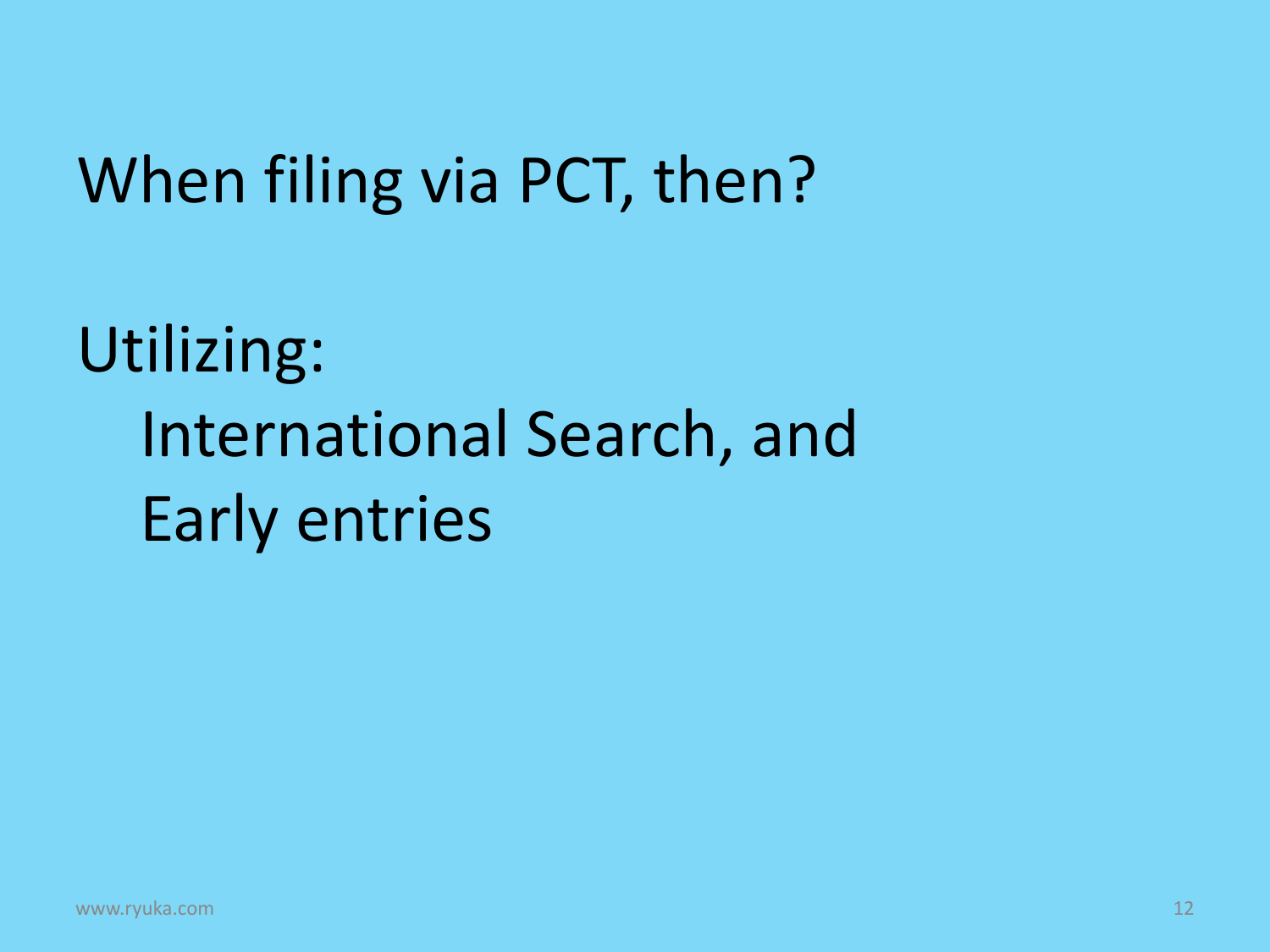#### **International Search by EPO saves fees, if entering EPO** (US\$)

| International                                                       |                                                 | <b>PCT</b>                                | <b>Reductions</b>           |                  |                     | Total fee, when                              |
|---------------------------------------------------------------------|-------------------------------------------------|-------------------------------------------|-----------------------------|------------------|---------------------|----------------------------------------------|
| Search<br><b>Authorities</b>                                        | Available<br><b>Receiving</b><br><b>Offices</b> | Search<br>Fee in<br><b>English</b><br>(A) | <b>In National</b><br>Phase | Annuity<br>with  | <b>IDS</b><br>in US | entering the<br>country of ISA               |
| (ISA)                                                               |                                                 |                                           | (B)                         | agent fee<br>(C) | (E)                 | $\overline{A-(B+C+D)}$                       |
| <b>EPO</b>                                                          | EP, JP, US                                      | 2,100                                     |                             |                  | $\overline{0}$      | $-300$                                       |
| <b>Supplemental</b><br><b>International</b><br><b>Search by EPO</b> | Any                                             | 2,100                                     | $-1,300$<br>in EP           | $-1,100$         | $-300$              | $-600$<br>Office actions are<br>also reduced |
| <b>KR</b>                                                           | KR, US                                          | 1,100                                     | - 200 in KR                 | $\overline{0}$   | $\Omega$            | 900                                          |
| <b>JP</b>                                                           | JP, US                                          | 1,200                                     | - 400 in JP                 | $\overline{0}$   | $\overline{0}$      | 800                                          |
| cf. US                                                              | <b>US</b>                                       | 2,100                                     | - 400 in US                 | $\overline{0}$   | $\Omega$            | 1,700                                        |

Rounded at US\$100. Assumed: 15 claims (3 ind.), Large Entity, 5<sup>th</sup> maintenance fee of EU820 is avoided. As of Aug, 2021 (Gray portions are as of Mar, 2017)

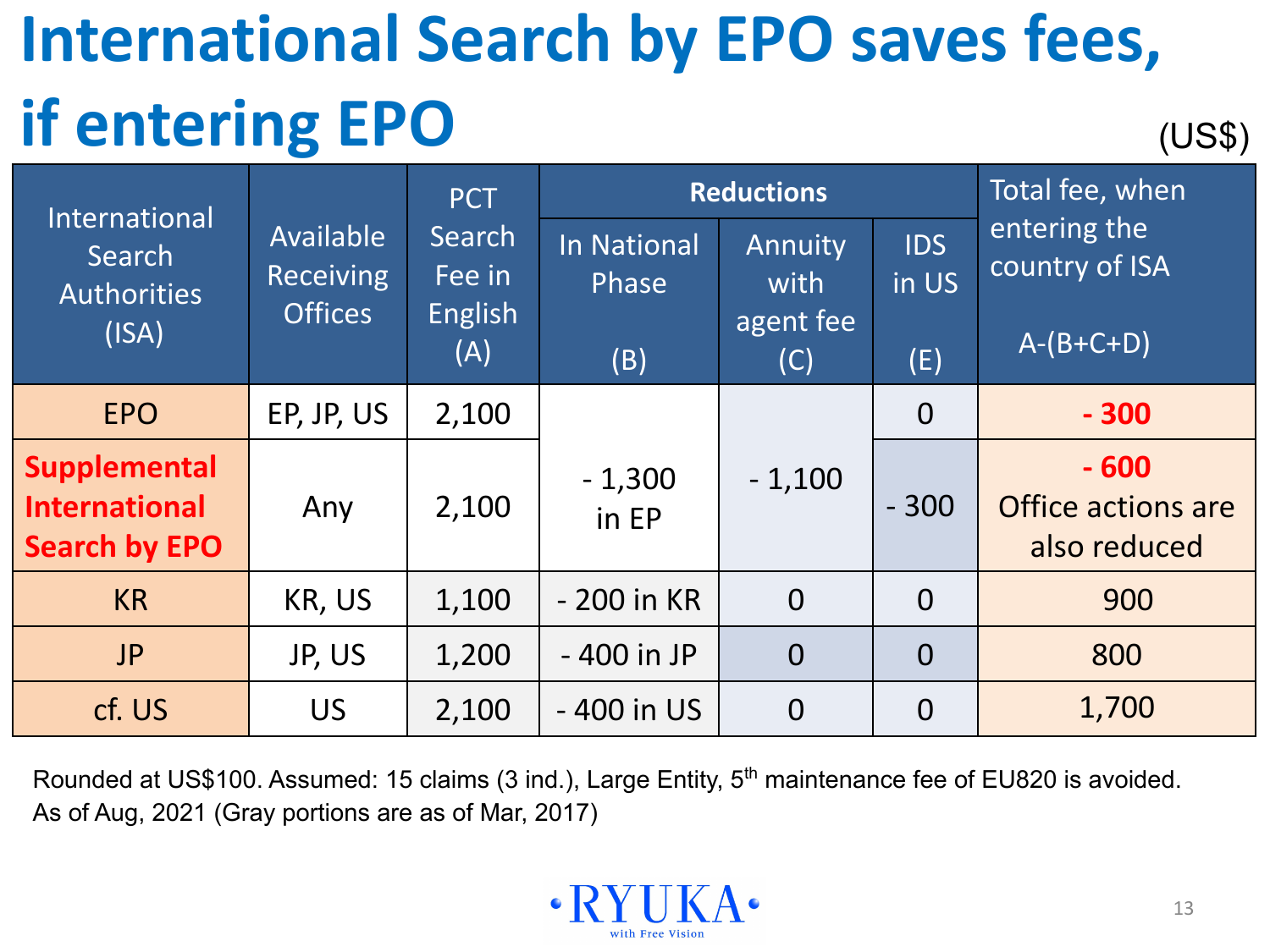#### **CN/KR often complete examinations before US first OA, if entered earlier/same time**

| <b>JP</b> | <b>Enter ASAP</b> and request the examination<br>Allowance/Decision: $12$ from Priority + $14^* = 26$ months                                                 |  |  |  |  |  |
|-----------|--------------------------------------------------------------------------------------------------------------------------------------------------------------|--|--|--|--|--|
| EP        | <b>Request (Supplemental) International Search.</b><br>If not positive, a. Enter ASAP and request PACE or<br>b. Request International Pre. Exam., if ISA=EPO |  |  |  |  |  |
|           |                                                                                                                                                              |  |  |  |  |  |
| <b>CN</b> | <b>Enter after 20 m</b> from priority, amend after 24 m from priority<br>Allowance/Decision: $20 + 6 + 22 = 48$ months (average)                             |  |  |  |  |  |
| <b>KR</b> | <b>Enter after 30 m</b> from priority,<br>Allowance/Decision:<br>$30 + 10 = 40$ months (average)                                                             |  |  |  |  |  |
|           |                                                                                                                                                              |  |  |  |  |  |
| <b>US</b> | $30 + 13.5^* = 43.5$ months (average)<br>1st OA:                                                                                                             |  |  |  |  |  |

with Free Vision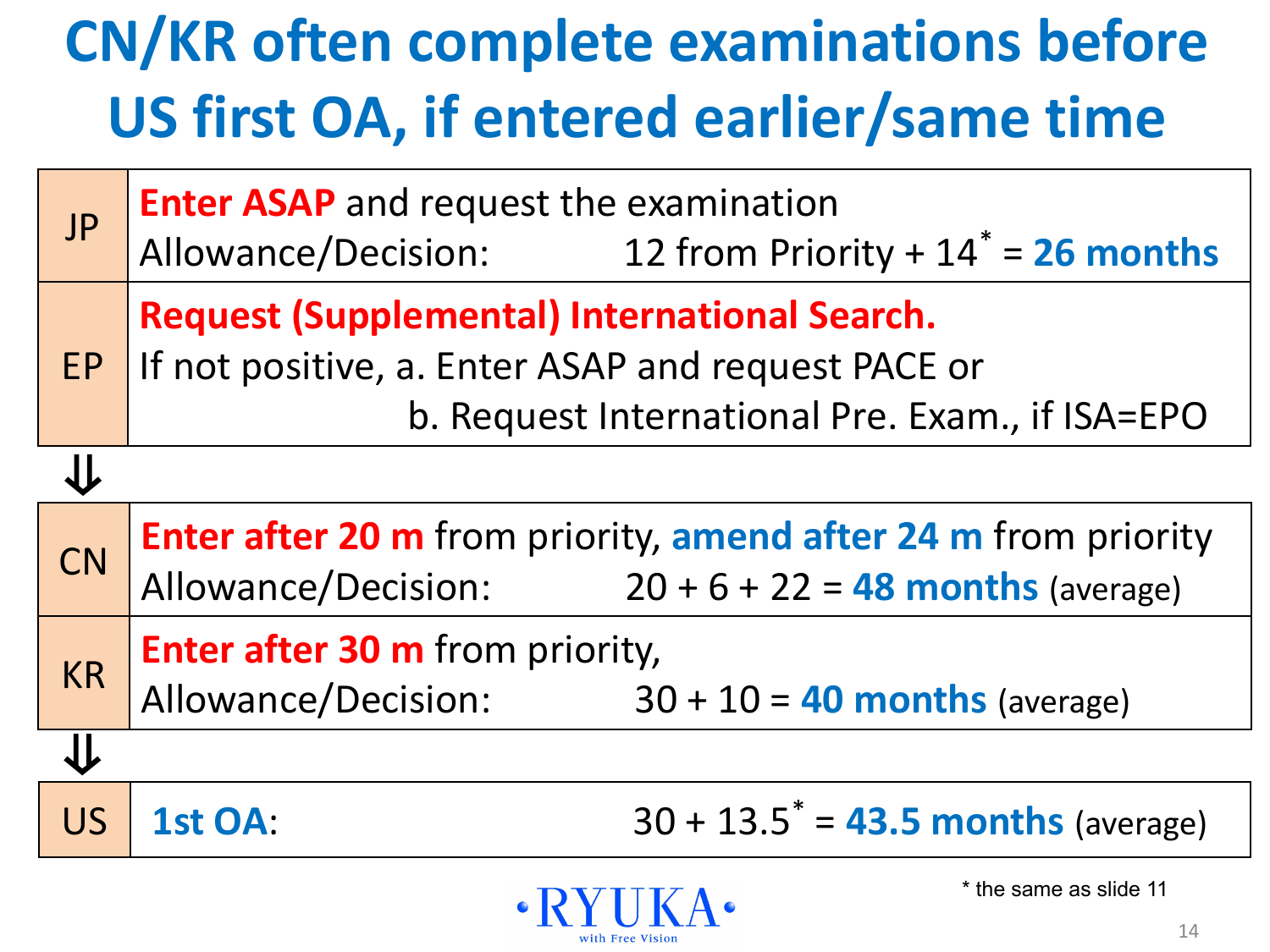## What shall we do, if US application is allowed earlier?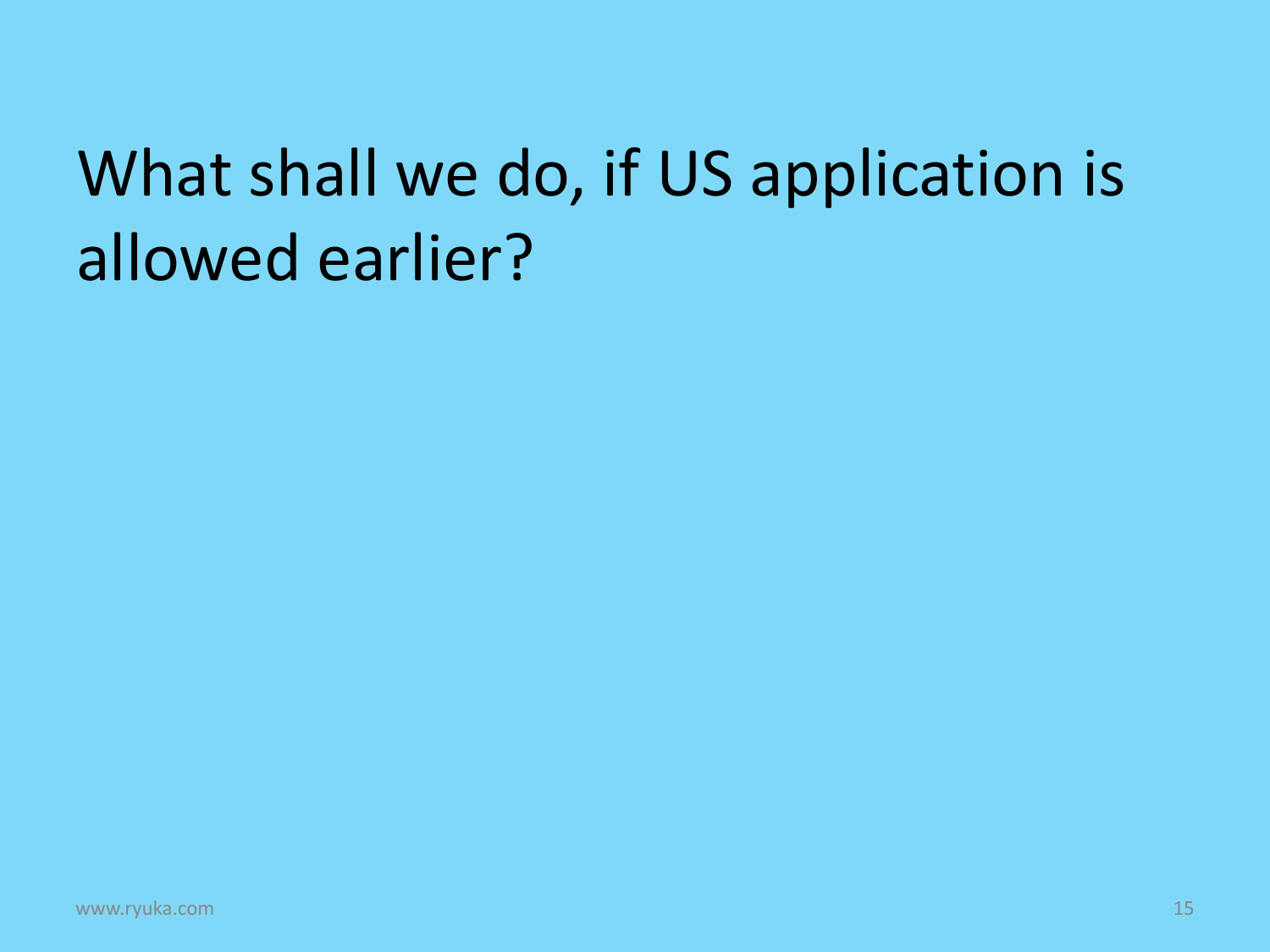## **If US application is allowed earlier?**

US Allowed (--> enables PPH)  **↓ JP,EP,CN,KR** Accelerate the exams., if not yet.  **↓**  US Delay the payment (up to 3 months) **↓ JP,EP,CN,KR** OAs are issued (in 1 to 3 months) | before USP issues  **↓** File IDS (& RCE or Continuation)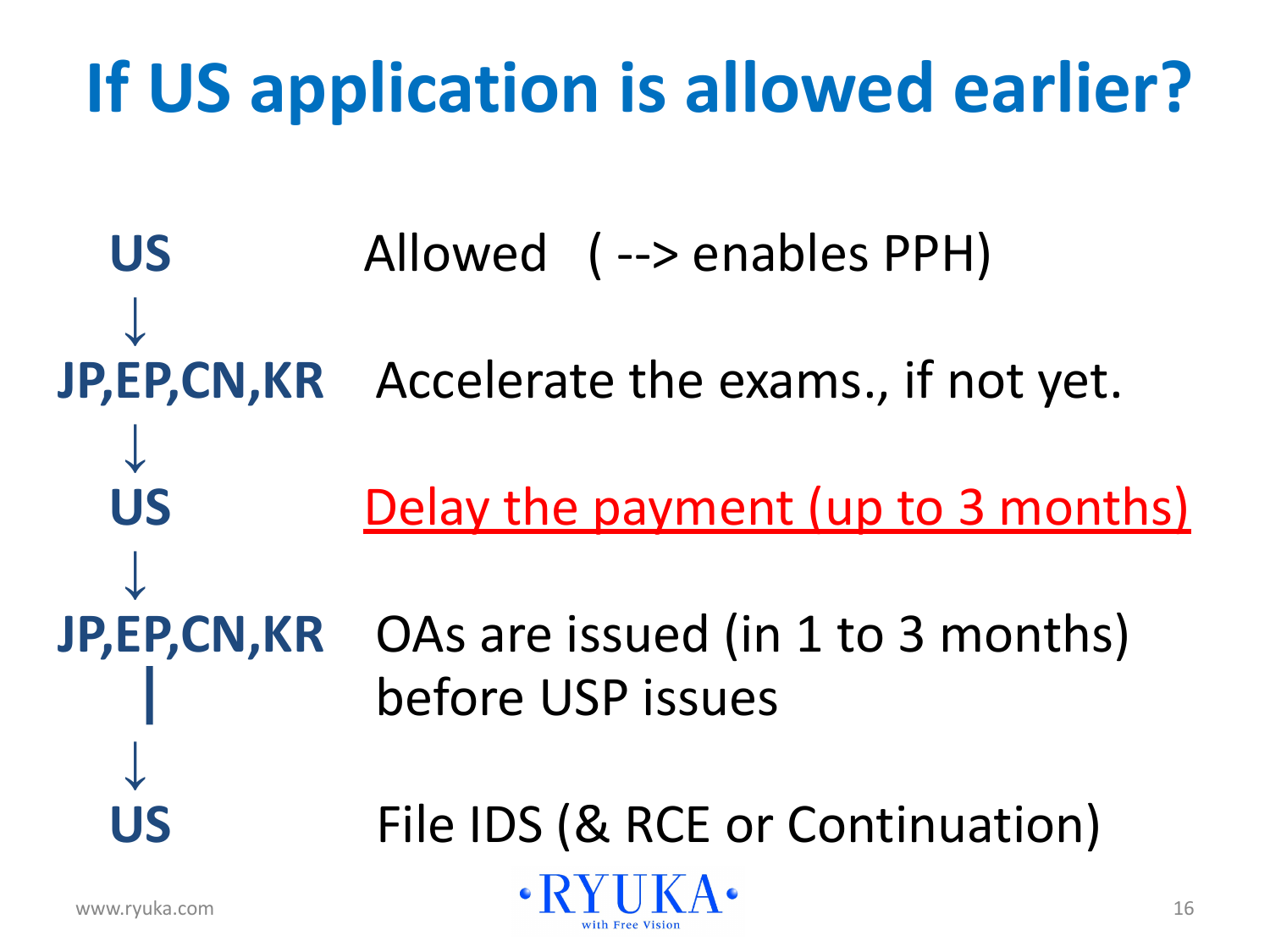# **PPH to OA**(**PACE to OA at EPO**)

| <b>NHP</b> | <b>FP</b> | <b>CN</b> | <b>AKR</b> |        |
|------------|-----------|-----------|------------|--------|
|            |           |           | 2.5        | months |

[https://www.jpo.go.jp/toppage/pph-portal-j/stati](https://www.jpo.go.jp/toppage/pph-portal-j/statistics.html) [stics.html](https://www.jpo.go.jp/toppage/pph-portal-j/statistics.html) Includes PCT-PPH Average from July 2020 to December 2020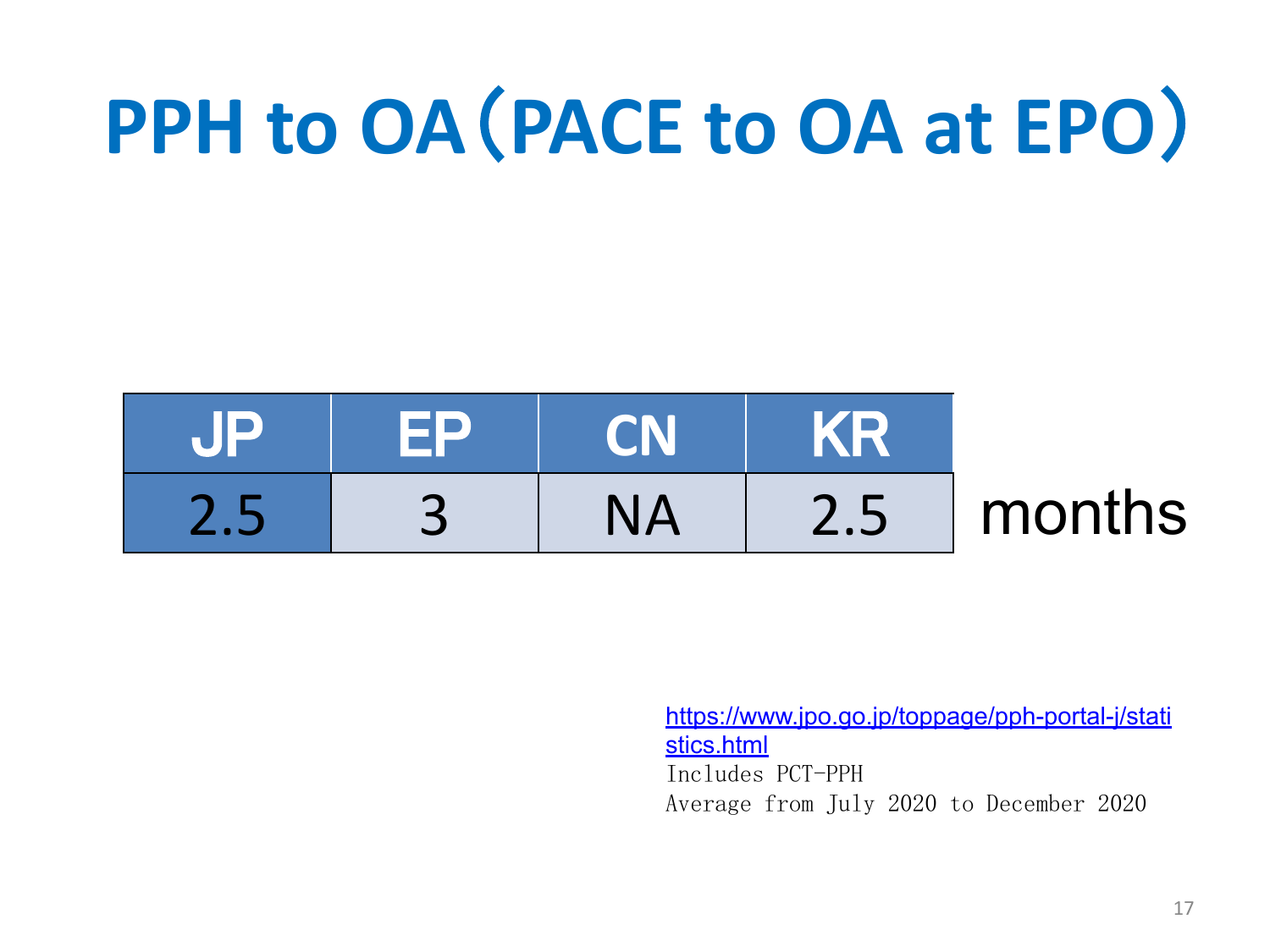# Is it impossible at all to obtain valid patents in US, CN and KR?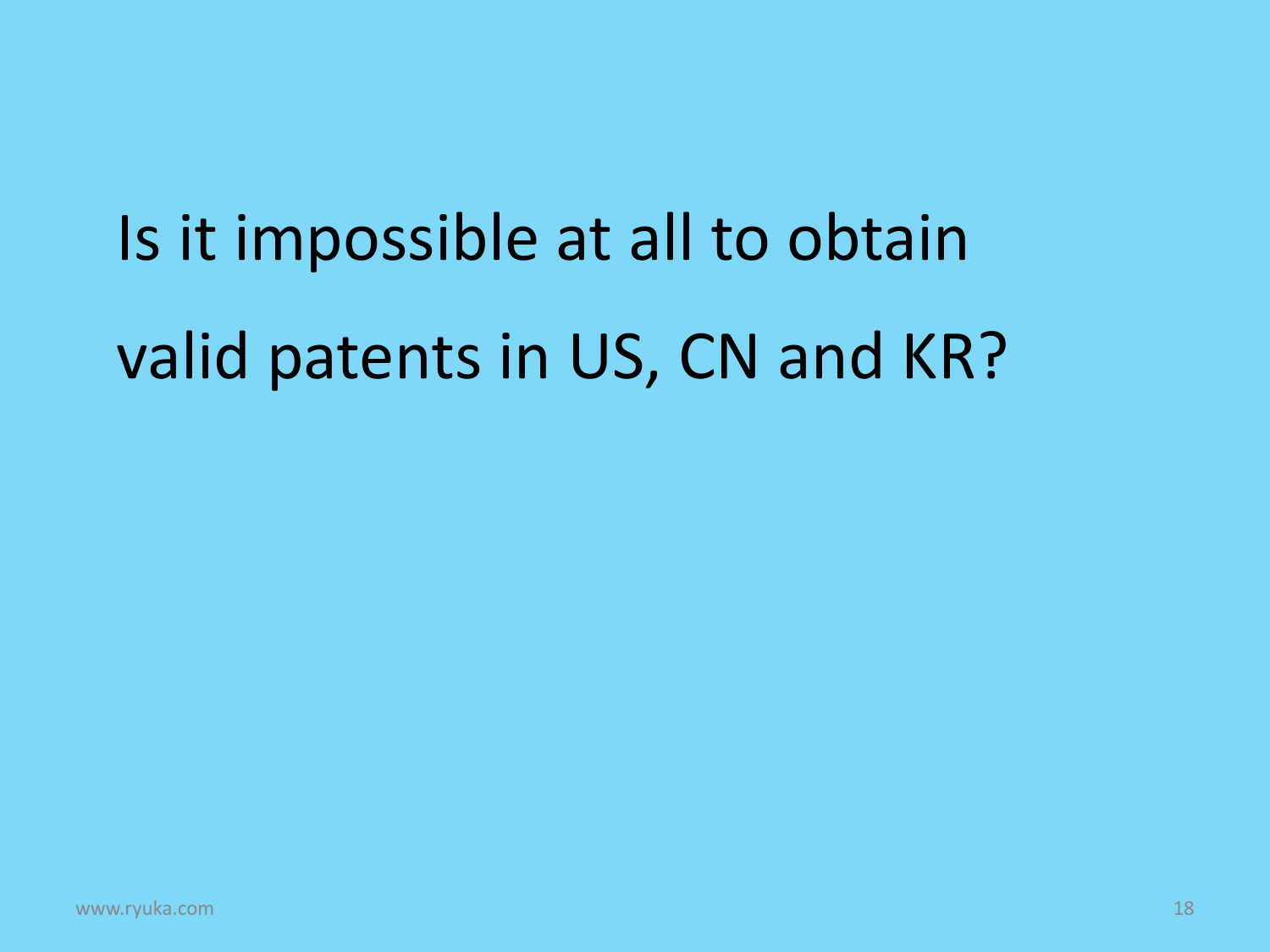

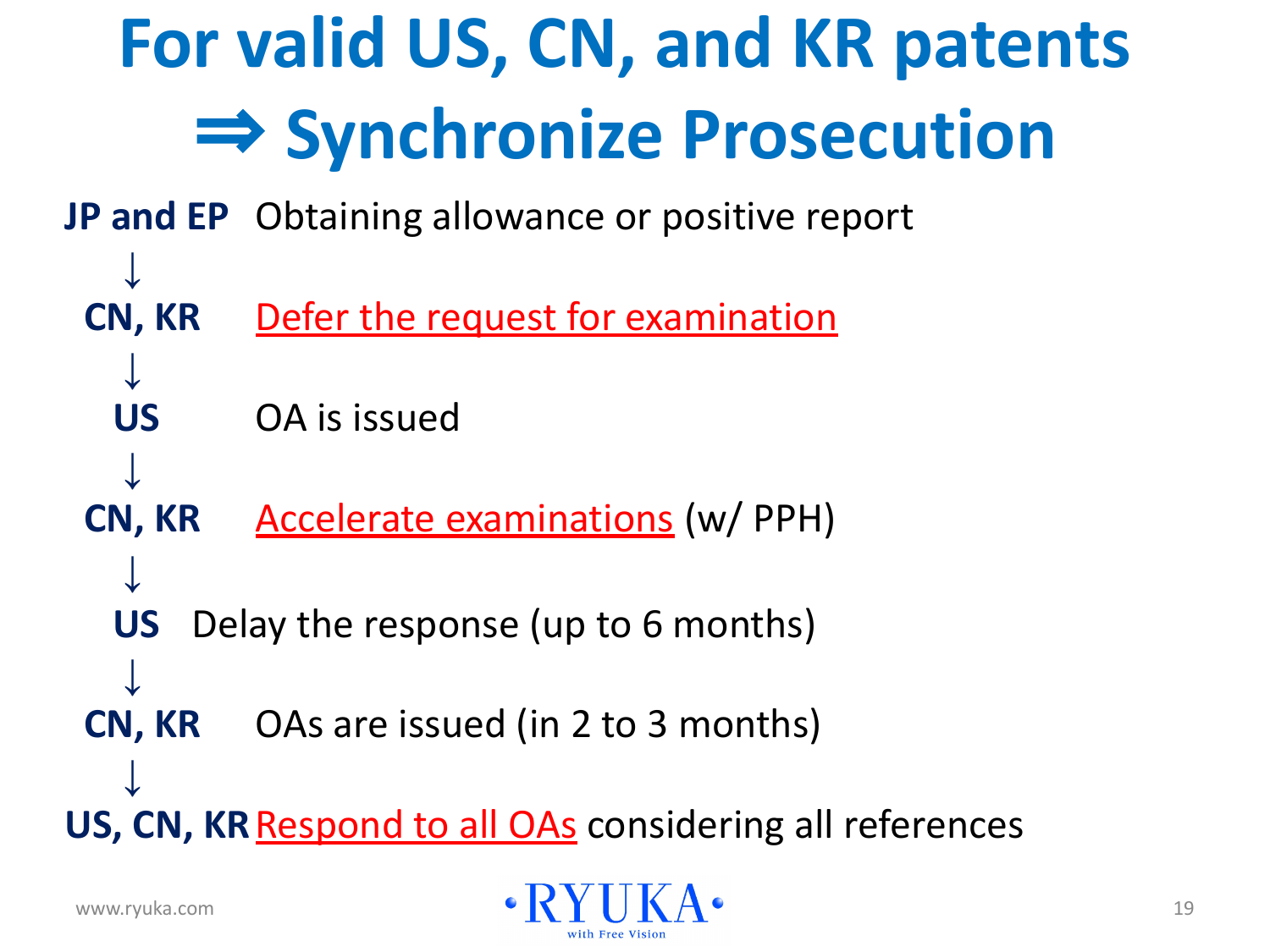# **Effects of the Synchronized Prosecution**

- Strong patents that are difficult to invalidate
- Time and money are saved, because multiple responses are made by a single analysis
- 
- Improved consistencies of responses and claims

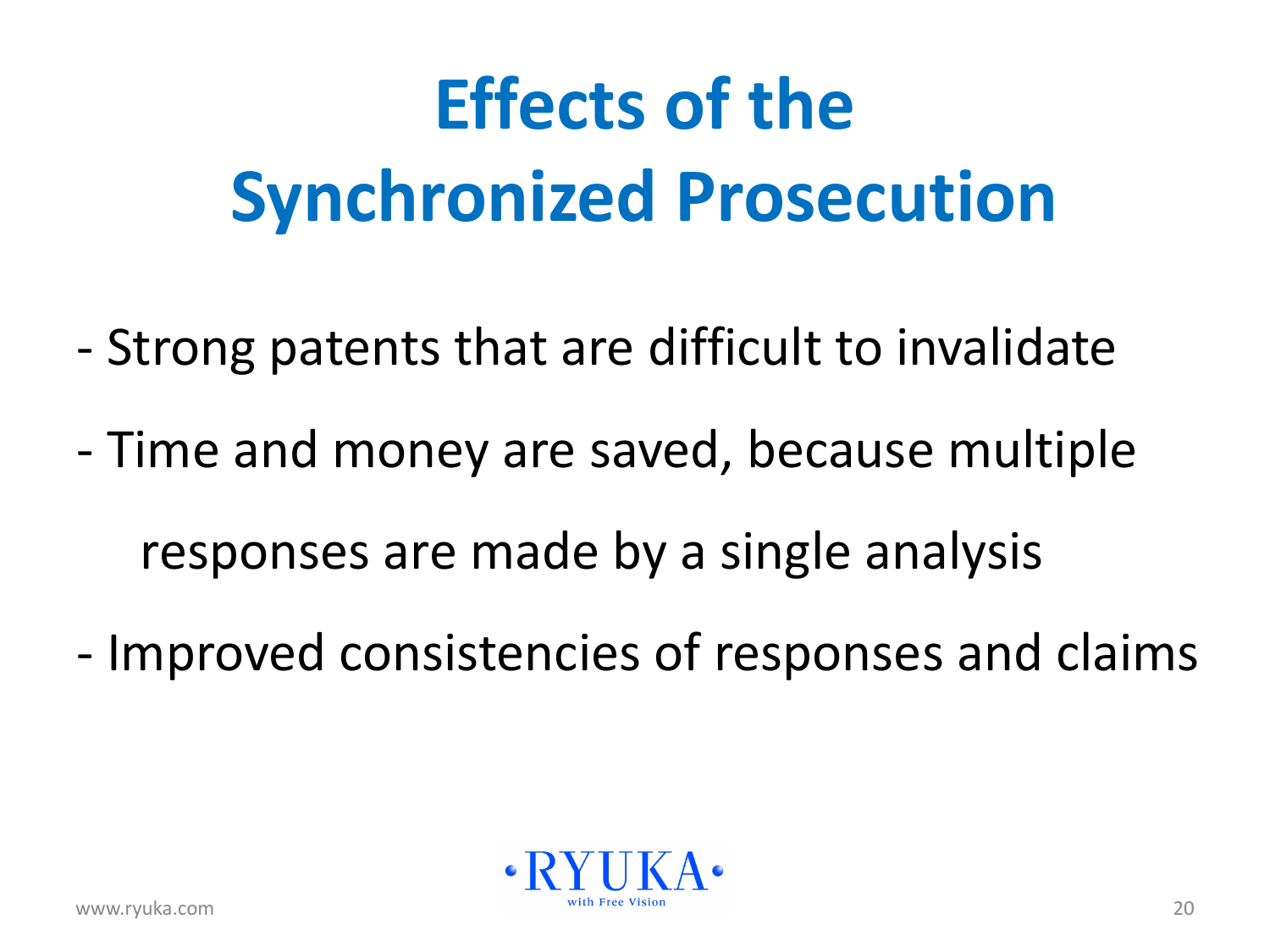#### **What about non-IP5?**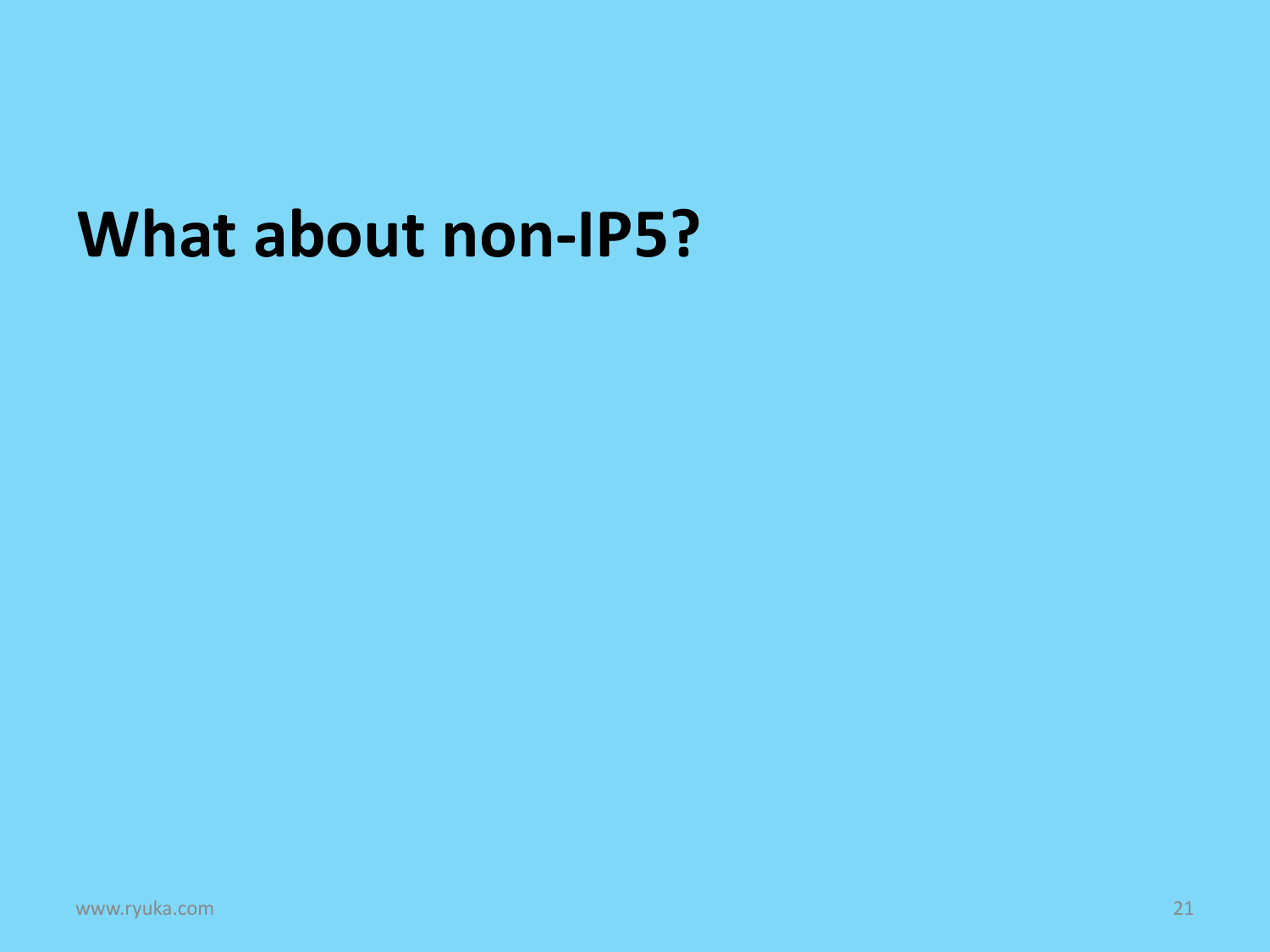### **Traditional cost reduction strategies**

| <b>Patent Offices</b>                     | <b>Influential Offices</b>        |
|-------------------------------------------|-----------------------------------|
| Thailand, Malaysia,<br>Vietnam, Indonesia | Japan, Singapore when using ASPEC |
| India                                     | Japan, EPO                        |
| Canada, Mexico,<br>Australia, Philippine  | <b>US</b>                         |
| <b>Brazil</b>                             | <b>EPO</b>                        |

Claims are amended as allowed in the influential offices, and that fact is explained.

⇒ **Very few office actions for the inventive step**

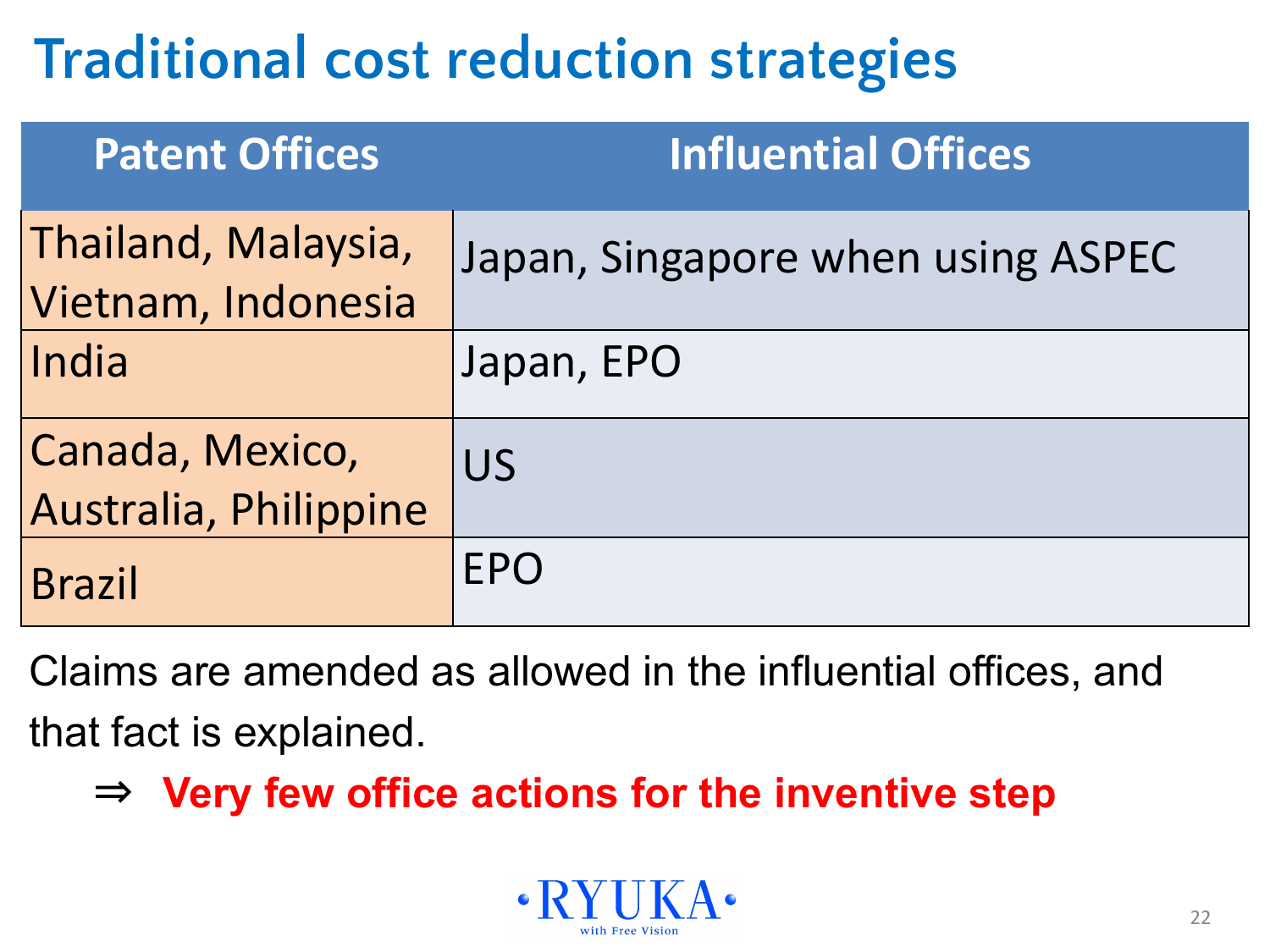**Global Dossier is quickly spreading among the examiners**

**Global dossier**: Prosecution histories and citations in IP5 (KR, US, CN, EP, JP) can be easily viewed at a single Website in English !

**Examiners around the world will see Global Dossier.**

- $\rightarrow$  More, same office actions
- → More, same responses (**Waste of money**)

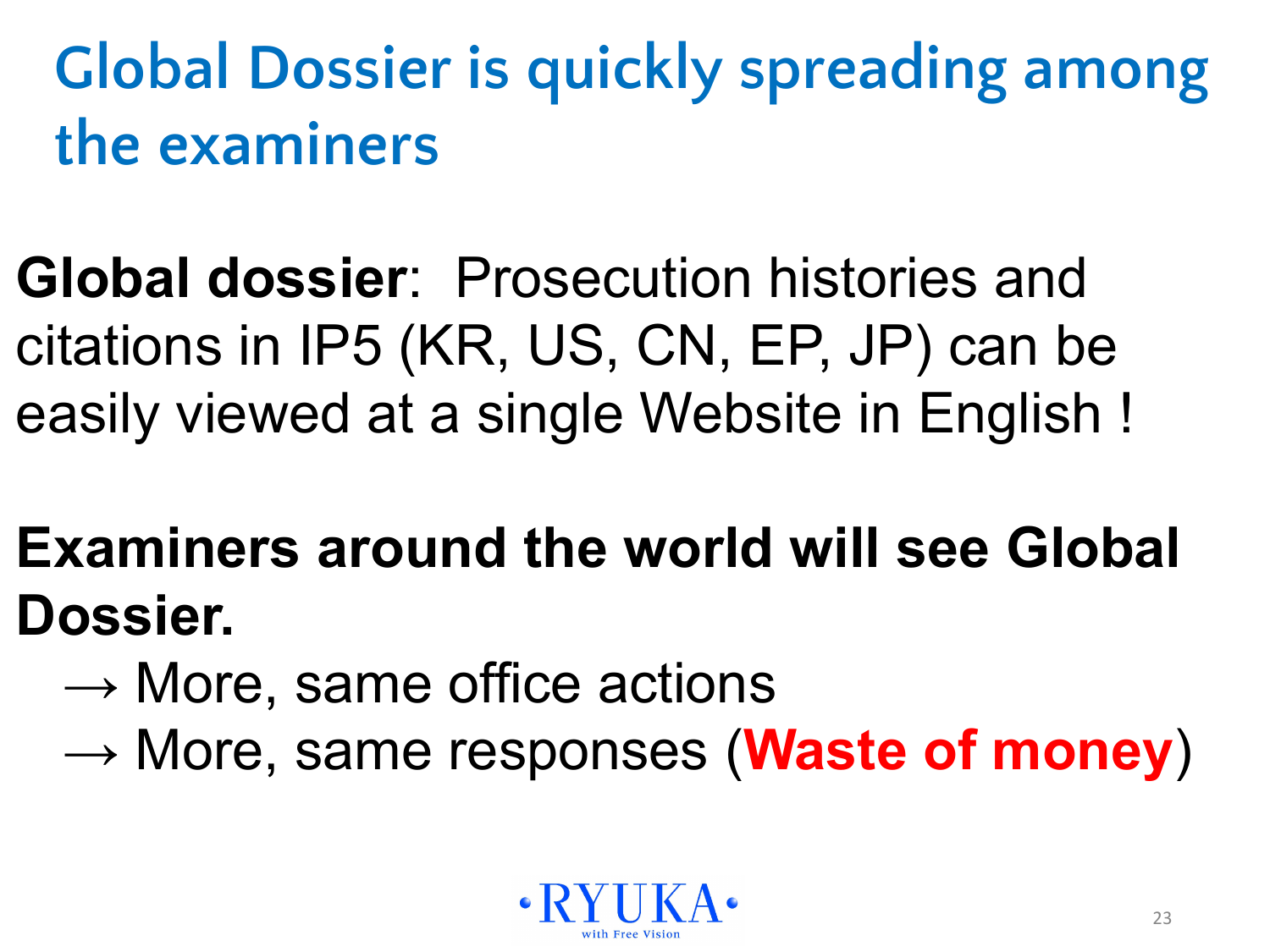**Global Dossier has made it difficult to obtain patents**

#### **Exemplary Effects**

 ①Malaysian claims were amended as allowed in JP. ↓ ②USPTO found a new reference and claims were more limited. ↓ ③Malaysian Patent Office rejected the application using the US new reference.

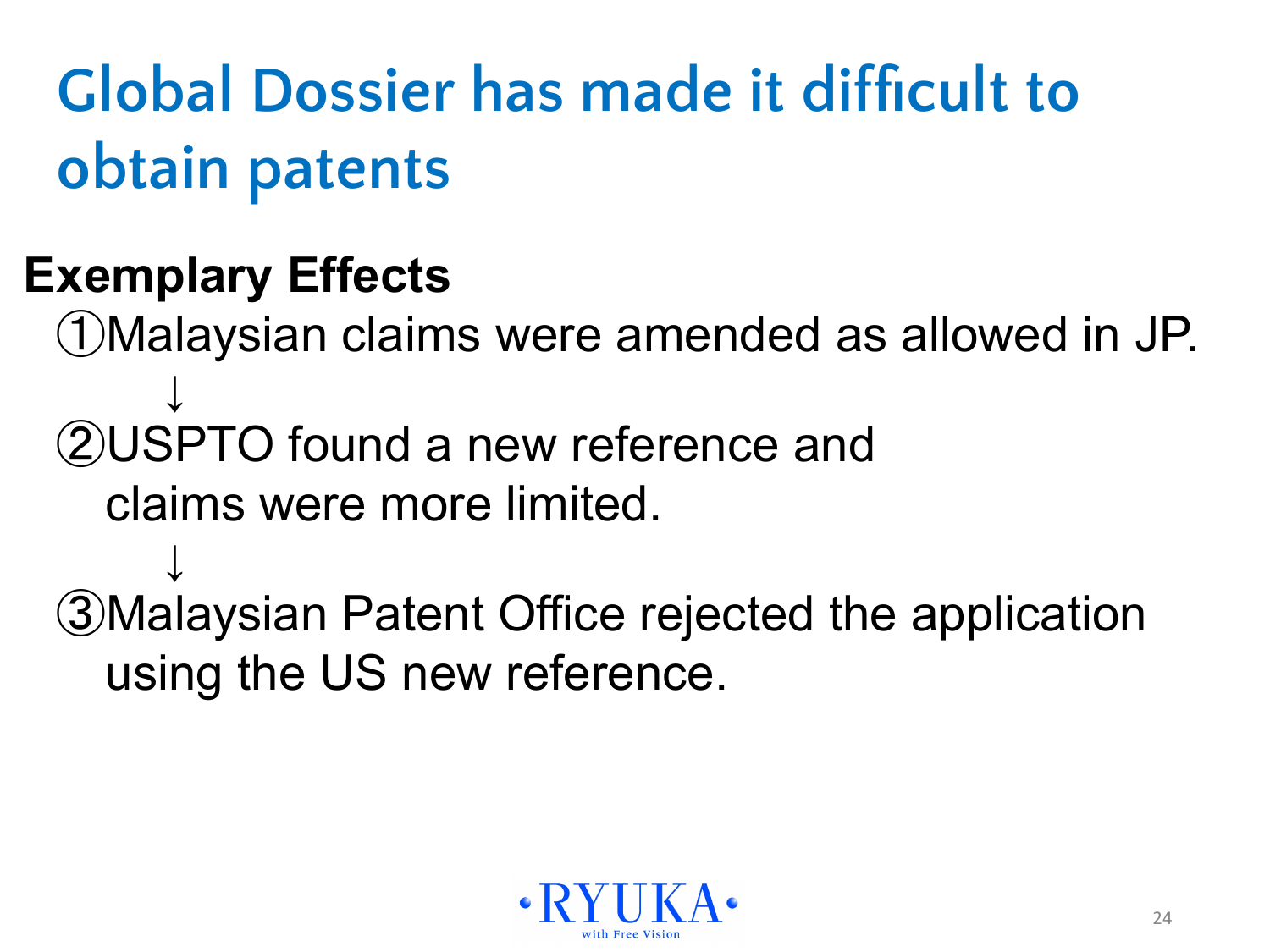JP, EP ↓ KR, CN ↓ US ↓ Non IP5 Claims are amended, then examined. Very few office actions for inventive step **Utilizing Global Dossier positively -- Sequential Prosecution --** Completing the examination

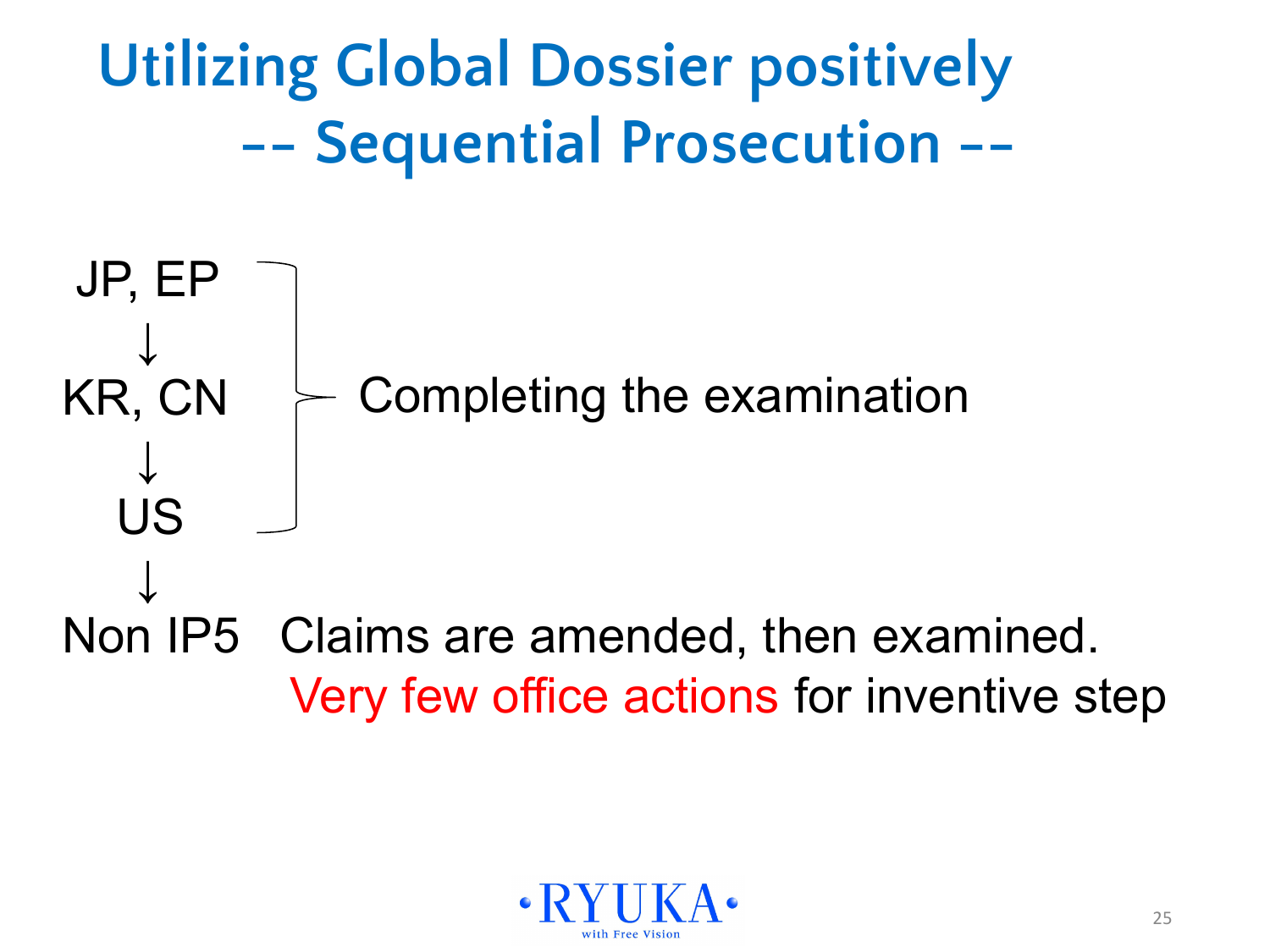### **Balancing Cost Reduction v. US Validities**



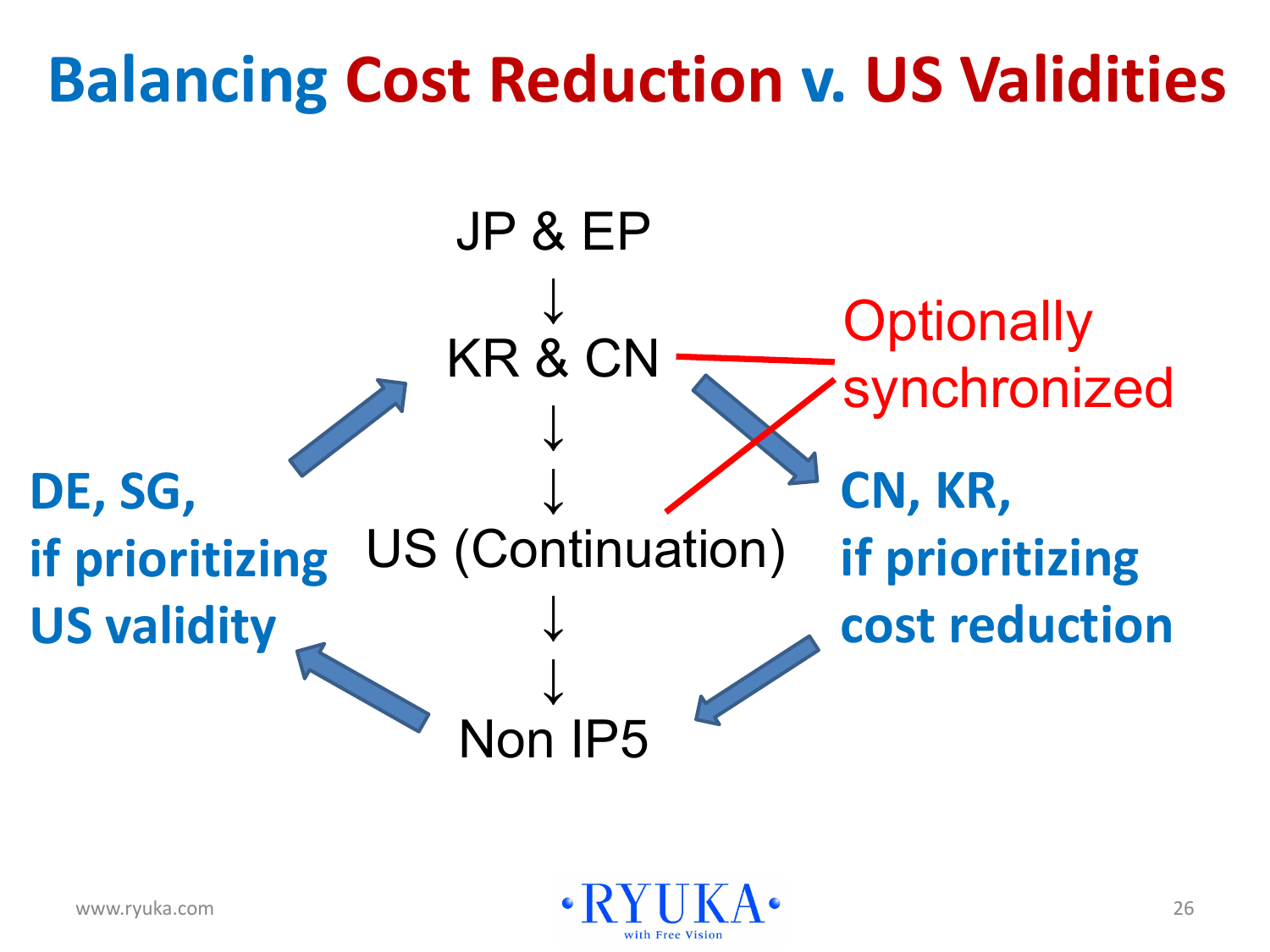## **Thank you**

about us: Celebrated 20<sup>th</sup> year in 2018. 39 attorneys, 120 in total

They say: *Rising Star in Japan IP, ILASA Top 5 Japan Patent Firm, Asia IP Top 10 Japan Trademark Firm, Asia IP Top 20 Japan Patent Firm, MIP Top 20 Japan Trademark Firm*, MIP

We commit to proactive communication, which leads to deeper understanding of our clients and creative processes.



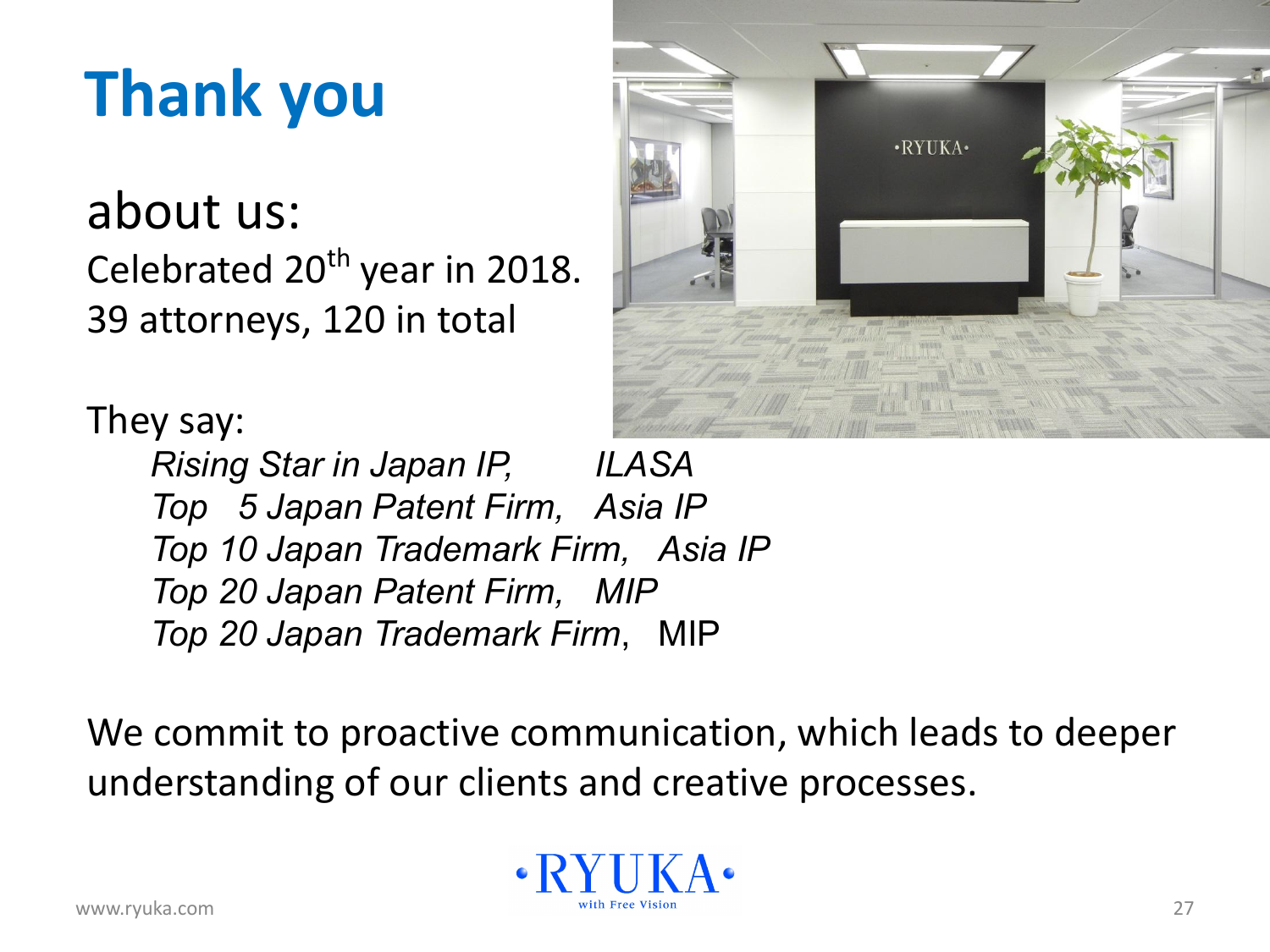#### Back Up Data: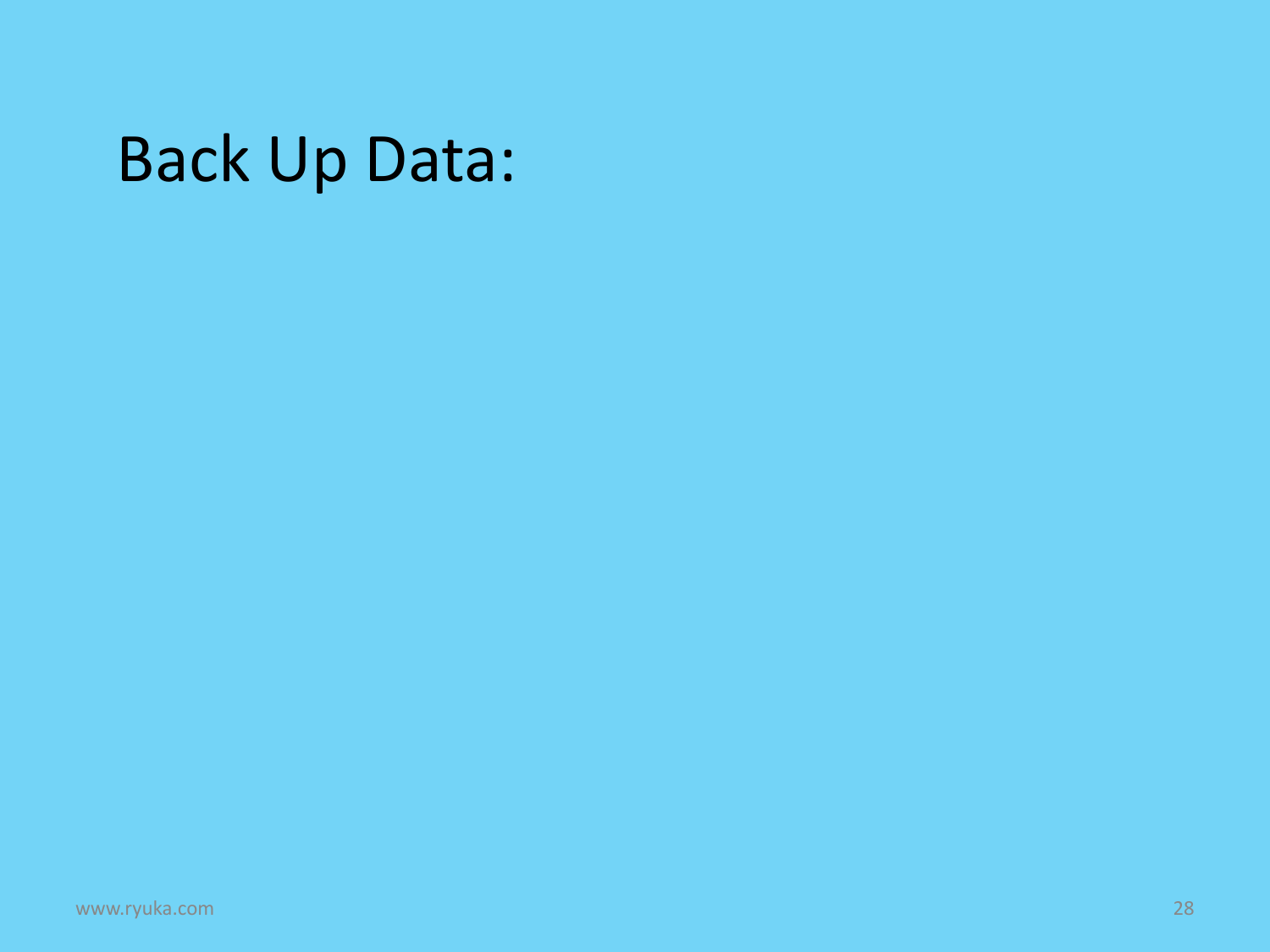#### **PCT Search Substantial Fees**

#### **(Local Currencies)**

| <b>ISA</b>             | <b>PCT Search</b><br><b>Fees in English</b><br>(A) | <b>National Search &amp;</b><br><b>Exam Fees</b><br>via Same PTO as ISA<br>(NS) | <b>National Search &amp;</b><br><b>Exam Fees</b><br>via other four ISAs<br>(NO) | <b>Reduction in</b><br><b>National</b><br><b>Phase</b><br>$(B = NO - NS)$ | <b>Substantial fee for PCT Search</b><br>when entering the country of<br>the ISA<br>$(A - B)$ |
|------------------------|----------------------------------------------------|---------------------------------------------------------------------------------|---------------------------------------------------------------------------------|---------------------------------------------------------------------------|-----------------------------------------------------------------------------------------------|
| <b>JP</b>              | <b>JPY 156K</b>                                    | 119K<br>$(83,000 + 2,400/claim)$                                                | 178K<br>$(124,000 + 3,600/claim)$                                               | 59K in JP<br>9,677 in CN                                                  | <b>JPY 97K</b>                                                                                |
| EP                     | EUR 1,775                                          |                                                                                 |                                                                                 | 1110 in EP<br>68<br>in KR<br>75 in CN                                     | <b>EUR 665</b>                                                                                |
| EP-SIS<br>$\mathsf{A}$ | <b>EUR 1915</b>                                    | <b>EUR 1,825</b><br>$(0 search + 1825 exam)$                                    | <b>EUR 2,935</b><br>$(1,300$ search + 1,635 exam)                               |                                                                           | <b>EUR 805</b>                                                                                |
| cf. US                 | <b>USD 2,180</b>                                   | 840<br>$(120$ search + 720 exam)                                                | 1,200<br>(480 search + 720 exam)                                                | 360 in US                                                                 | US\$ 1,820                                                                                    |
| cf. KR                 | <b>KRW 1,200K</b>                                  | 562K<br>$(143K + 4K/claim) \times 0.7$                                          | 803K (*0.9 via EP-ISA)<br>$(143K + 44K/claim)$                                  | 241K in KR                                                                | <b>KW 959K</b>                                                                                |
| cf. CN                 | CNY 2,100                                          | 2,500                                                                           | $2,500$ (x 0.8 via EP, JP-ISA)                                                  | $\Omega$                                                                  | <b>CNY 2,100</b>                                                                              |

As of Aug 2021 (Gray portions

15 claims (3 ind.), Large Entity

are as of August, 2015)

Assuming:

Sources: [www.wipo.int/](http://www.wipo.int/)<br>export/sites/www/pct/en/fees.pdf, pg. 4-5 pct/guide/en/gdvol2/annexes/us.pdf pg.4-5

export/sites/www/pct/en/fees.pdf, pg. 4-5 pct/guide/en/gdvol2/annexes/ep.pdf pg.4-5<br>pct/guide/en/gdvol2/annexes/kr.pdf pg.3-4 pct/guide/en/gdvol2/annexes/jp.pdf pg.3 & A pct/guide/en/gdvol2/annexes/jp.pdf pg.3 & AnnexJP.I,pg.1<br>pct/guide/en/gdvol2/annexes/cn.pdf pg.4

|           | <b>Average Period</b><br>for disposition | <b>Additional Period</b><br>in PCT Stage | Total Period         | <b>5th Annuity</b><br>(EUR) | <b>Typical Agent Fee</b><br>for Annuity | Total for 5 <sup>th</sup> Year |
|-----------|------------------------------------------|------------------------------------------|----------------------|-----------------------------|-----------------------------------------|--------------------------------|
| <b>EP</b> | 3 years                                  | 1.5 years                                | 4.5 years (5th Year) | 850                         | 150                                     | 1000                           |

Assuming 30 month entry waiving Rule 161/162 EPC Source: http://www.epo.org/law-practice/legal-texts/html/epc/2013/e/articl2.html#2